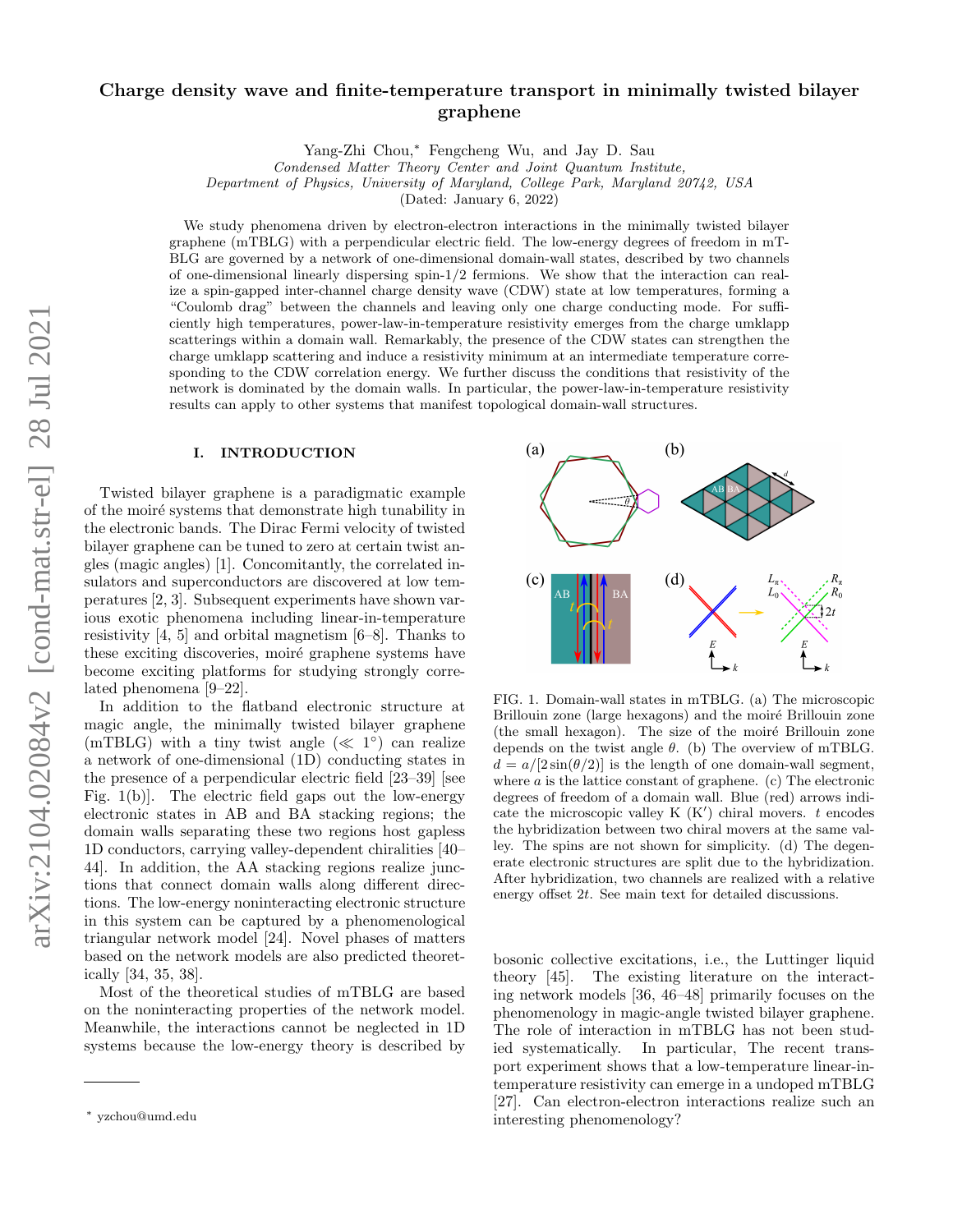In this paper, we investigate the triangular domainwall network model with repulsive electron-electron interactions in the 1D domain walls. We assume that the valley symmetry is weakly broken. At zero temperature and even in the absence of the valley symmetry, we show that the domain-wall states can develop a spin-gapped inter-channel charge density wave (CDW) state due to the Coulomb interaction among the two channels. Such a CDW state realizes an interlocked fluid among the channels, reminiscent of the 1D Coulomb drag [\[49\]](#page-13-10). In addition, the domain-wall state demonstrate a power-law finite-temperature resistivity at sufficiently high temperatures, as a consequence of the charge umklapp scattering in the domain-wall states. The charge umklapp backscattering used in our model takes advantage of the weak breaking of the valley symmetry. The existence of the inter-channel CDW induces a nonmonotonic temperature dependence in the resistivity, and the temperature of the local resistivity minimum corresponds to the correlation energy of the CDW state. We also discuss the conditions that the the transport of the network is dominated by the 1D domain walls.

The rest of the paper is organized as follows: In Sec. [II,](#page-1-0) we introduce a model for the 1D domain-wall states and perform bosonization. The zero-temperature phases are studied in Sec. [III](#page-3-0) where a spin-gapped inter-channel CDW phase is predicted. Then, we calculate the finitetemperature resistivity with and without the CDW state in Sec. [IV.](#page-5-0) We also discuss the conditions that the network resistivity is dominated by the scattering in the domain walls. In Sec. [V,](#page-8-0) the stability of the predictions and other experimental signatures are discussed. In Appendix [A,](#page-9-0) we explain the kinematics in the single-particle Hamiltonian. Detailed discussions on the CDW order parameter and commensurate-incommensurate transition can be found in Appendices [B](#page-10-0) and [C](#page-10-1) respectively. A discussion on the scaling dimension and the high temperature conductivity is given in Appendix [D.](#page-10-2) We also provide a derivation of the boson self energy in Appendix [E,](#page-11-0) which is related to the finite-temperature resistivity.

# <span id="page-1-0"></span>II. MODEL

When two stacked graphene sheets are twisted by a relative angle  $\theta$ , a moiré superlattice emerges with a moiré lattice constant  $d = a/[2\sin(\theta/2)]$ , where a is the lattice constant of the graphene. For  $\theta \ll 1^{\circ}$ , the lattice relaxation becomes significant, and the AB and BA stacking regions are largely expanded. As a consequence, the mTBLG naturally realizes a periodic arrays of triangular domains as sketched in Fig. [1\(](#page-0-1)b).

Under a sufficiently large out-of-plane electric field, the AB and BA stacking regions in mTBLG become gapped quantum valley Hall (QVH) insulators, and the domainwall states separating AB and BA regions are ascribed to the valley Hall kink states  $[40-44]$  $[40-44]$ . In Fig. [1\(](#page-0-1)b), we consider that the AB (BA) regions realize  $\nu = 1$  ( $\nu = -1$ )

QVH domains for definiteness. As illustrated in Fig.  $1(c)$  $1(c)$ , the "right" ("left") mover is inherited from the microscopic valley K (K'). In the limit  $\theta \to 0$ , the momenta of microscopic valleys  $K$  and  $K'$  are projected to the  $k_{1D} = 0$  in each domain-wall link. Thus, the lowenergy band of mTBLG is captured by the 1D massless Dirac dispersion. In addition, the difference of the winding number is 2, so each domain-wall state hosts two chiral edge states per spin per valley.

Within the domain-wall states, the single-particle backscattering can be ignored due to the matrix element suppression – effective valley symmetry  $[23, 24]$  $[23, 24]$ . Such a suppression can be understood by the large momentum transfers between microscopic valleys which makes the overlap of the 2D wavefunctions negligible. Then, the overlap between the right and left mover wavefunctions is parametrically small in a domain wall. Theoretically, the presence of the elastic backscattering can induce gaps in the band structure of the network model. However, the transport experiments of mTBLG demonstrate no signature of a gap within the network model regime[\[26,](#page-12-12) [27\]](#page-12-11), suggesting that the gap originated from the single-particle backscattering is not experimentally relevant. For simplicity, we ignore the single-particle backscattering completely.

On the other hand, two co-moving states can hybridize without breaking the valley symmetry. As a result, the single-particle electronic bands are split by an energy  $2t$ where t is the hybridization energy as shown in Fig.  $1(d)$  $1(d)$ . A detailed discussion is given in Appendix [A.](#page-9-0) The lowenergy single-particle Hamiltonian is thus given by

<span id="page-1-1"></span>
$$
\hat{H}_0 = v_F \sum_{p,\sigma} \int dx \left[ R_{p\sigma}^\dagger (-i\partial_x R_{p\sigma}) - L_{p\sigma}^\dagger (-i\partial_x L_{p\sigma}) \right],\tag{1}
$$

where  $p = 0, \pi$  is the channel index,  $\sigma$  denotes the spin, and  $R_{p\sigma}$  ( $L_{p\sigma}$ ) is the right (left) mover fermion field. This noninteracting Hamiltonian contains two channels of 1D spin-1/2 linearly dispersing fermions with an energy shift 2t as plotted in Fig.  $1(c)$  $1(c)$ . Correspondingly, the Fermi wavevector difference is  $k_{F,0}-k_{F,\pi} = 2t/v_F$ , independent of the  $k_{F,n}$ .

In addition to the 1D domain walls, the junctions at the AA stacking regions also play important roles to the network. To simplify our calculation, we consider a network in the decoupled 1D chain limit ( $P_{a\bar{a}} = 1$  in Ref. [\[34\]](#page-13-3)), corresponding to three parallel arrays of decoupled 1D systems. Then, we consider the effect of junction (i.e., single-particle tunneling between different 1D chains) as a perturbation. Our results also apply to more general situations as long as  $C_{2z}\mathcal{T}$  is preserved. We will discuss the conditions for general network configuration if needed.

In the rest of the section, we discuss the interaction terms and then introduce the bosonization. In particular, for the analysis of transport, we consider backscattering interactions that violate the valley symmetry whereas the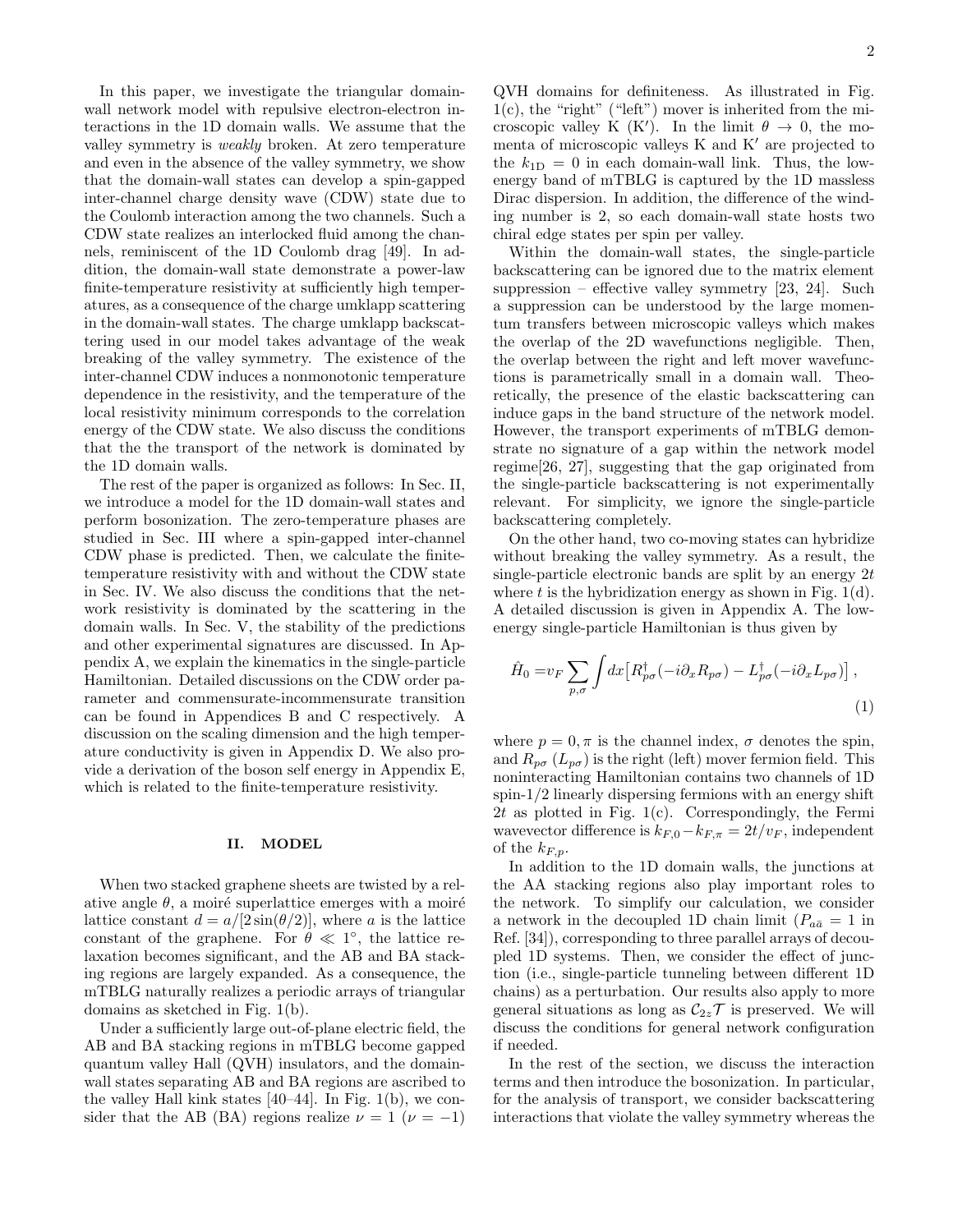single-particle backscattering is ignored completely. Note that single-particle backscattering is actually not detrimental to our predictions, but the assumption here simplifies the problem. A detailed discussion is provided in Sec. [V.](#page-8-0) Although the bare interacting coupling constants might be small, these interactions can still arise from the renormalization. We will show that the low-energy phases are determined by these interaction backscattering terms, and these interactions can generate the non-Fermi-liquid resistivity phenomenology.

# A. Interaction

We consider short-range repulsive interactions with spin  $SU(2)$  symmetry, which are generated either by the screened Coulomb interaction or by renormalization of the low-energy states. These interactions can be decomposed into the (forward scattering) Luttinger liquid interactions and backscattering interactions (including those violating the valley symmetry). The former can be incorporated by bosonization [\[45,](#page-13-6) [50\]](#page-13-11) in terms of velocities and Luttinger parameters. In particular, we consider an inter-channel density-density interaction given by  $V \int dx (n_{0,\uparrow} + n_{0,\downarrow})(n_{\pi,\uparrow} + n_{\pi,\downarrow}),$  where  $V > 0$  is the strength of interaction and  $n_{p\sigma} = R^{\dagger}_{p\sigma} R_{p\sigma} + L^{\dagger}_{p\sigma} L_{p\sigma}$ .

Besides the Luttinger interactions, we also focus on the most relevant backscattering interactions that can induce instabilities. At first glance, one might argue that the backscattering interactions should be insignificant because of the valley symmetry. It is possible that the bare interaction strengths are parametrically small, but these interactions still arise from renormalization. As we will show in this work, the backscattering interactions can dominate the low-energy phases and can realize a non-Fermi-liquid-like finite-temperature resistivity. This situation is similar to the helical edge states of the 2D time-reversal topological insulators [\[51–](#page-13-12) [53\]](#page-13-13) – single-particle backscattering is prohibited while the low-energy phases are controlled by the two-particle interaction backscattering [\[54–](#page-13-14)[58\]](#page-13-15). Based on the conservation of spin and channel quantum number, we consider the leading backscattering interactions given by

$$
\hat{H}_I = \hat{H}_{I,c} + \hat{H}_{I,s} + \hat{H}_{I,+} + \hat{H}_{I,-}, \text{ where}
$$
\n
$$
\hat{H}_{I,c} = U_c \sum_{p=0,\pi} \int dx \left[ e^{i\delta Q_p x} L_{p\uparrow}^{\dagger} R_{p\uparrow} L_{p\downarrow}^{\dagger} R_{p\downarrow} + \text{H.c.} \right],
$$

$$
\hat{H}_{I,s} = U_s \sum_{p=0,\pi} \int dx \left[ L_{p\uparrow}^{\dagger} R_{p\uparrow} R_{p\downarrow}^{\dagger} L_{p\downarrow} + \text{H.c.} \right],\tag{2b}
$$

$$
\hat{H}_{I,+} = V_{+} \sum_{\sigma,\sigma'} \int dx \left[ e^{i\delta Q_{+}x} L_{0,\sigma}^{\dagger} R_{0\sigma} L_{\pi\sigma'}^{\dagger} R_{\pi\sigma'} + \text{H.c.} \right],\tag{2c}
$$

$$
\hat{H}_{I,-} = V_{-} \sum_{\sigma,\sigma'} \int dx \left[ e^{i\delta Q_{-}x} L_{0\sigma}^{\dagger} R_{0\sigma} R_{\pi\sigma'}^{\dagger} L_{\pi\sigma'} + \text{H.c.} \right]. \tag{2d}
$$

In the above expressions,  $\delta Q_p = 4k_{F,p} - Q$ ,  $\delta Q_{\pm} =$  $2k_{F,0} \pm 2k_{F,\pi} - Q$ , and  $Q = 0, \pm 2\pi/d$  is the commensurate wavevector  $(d \text{ is the moire period})$ . In our model,  $\delta Q_-\,\,=\,\,4t/v_F\,-\,Q,\,\,$ independent of  $k_{F,p}$ . The interaction  $\hat{H}_{I,c}(\hat{H}_{I,s})$  corresponds to the formation of a charge gap (spin gap) in each channel;  $\hat{H}_{I,+}$  and  $\hat{H}_{I,-}$  are the inter-channel interactions and can lock two channels altogether. For repulsive interactions, all the interaction strengths are positive, i.e.,  $U_c, U_s, V_+, V_- > 0$ . Note that the  $U_c$  and  $V_+$  terms [Eqs. [\(2a\)](#page-2-0) and [\(2c\)](#page-2-1) respectively] do not conserve the valley quantum number, whereas  $U_s$ and  $V_$  terms [Eqs. [\(2b\)](#page-2-2) and [\(2d\)](#page-2-3) respectively] are valley symmetric. In general, the interactions  $U_c$ ,  $U_s$ ,  $V_+$ , and  $V_-\$  might depend on the  $k_F$ . We assume them to be  $k_F$ -independent for simplicity, and our results do not rely on this assumption.

### B. Bosonization

To incorporate the Luttinger liquid interactions, we adopt the standard bosonization [\[45,](#page-13-6) [50\]](#page-13-11). The right and left mover fields are bosonized to

$$
R_{p\sigma} = \frac{\hat{\kappa}_{p\sigma}}{\sqrt{2\pi\alpha}} e^{i(\phi_{p\sigma} + \theta_{p\sigma})}, L_{p\sigma} = \frac{\hat{\kappa}_{p\sigma}}{\sqrt{2\pi\alpha}} e^{i(\phi_{p\sigma} - \theta_{p\sigma})}, (3)
$$

where  $\phi_{p\sigma}$  ( $\theta_{p\sigma}$ ) is the phase-like (phonon-like) boson,  $\hat{\kappa}_{p\sigma}$  is the Klein factor, and  $\alpha$  is an ultraviolet length scale. The Klein factors are introduced for bookkeeping reasons and can be ignored since they do not affect any of the results in this work. The long-wavelength density and current operators can be expressed by  $n_{p\sigma} = \frac{1}{\pi} \partial_x \theta_{p\sigma}$ and  $I_{p\sigma} = -\frac{1}{\pi} \partial_t \theta_{p\sigma}$  respectively.

To study the backscattering interactions, we define the charge and spin bosonic fields in the channel p as follows [\[45\]](#page-13-6):

$$
\Phi_p^c = \frac{1}{\sqrt{2}} \left( \phi_{p\uparrow} + \phi_{p\downarrow} \right), \ \Theta_p^c = \frac{1}{\sqrt{2}} \left( \theta_{p\uparrow} + \theta_{p\downarrow} \right), \tag{4}
$$

$$
\Phi_p^s = \frac{1}{\sqrt{2}} \left( \phi_{p\uparrow} - \phi_{p\downarrow} \right), \ \Theta_p^s = \frac{1}{\sqrt{2}} \left( \theta_{p\uparrow} - \theta_{p\downarrow} \right), \tag{5}
$$

<span id="page-2-4"></span><span id="page-2-3"></span><span id="page-2-2"></span><span id="page-2-1"></span><span id="page-2-0"></span>(2a)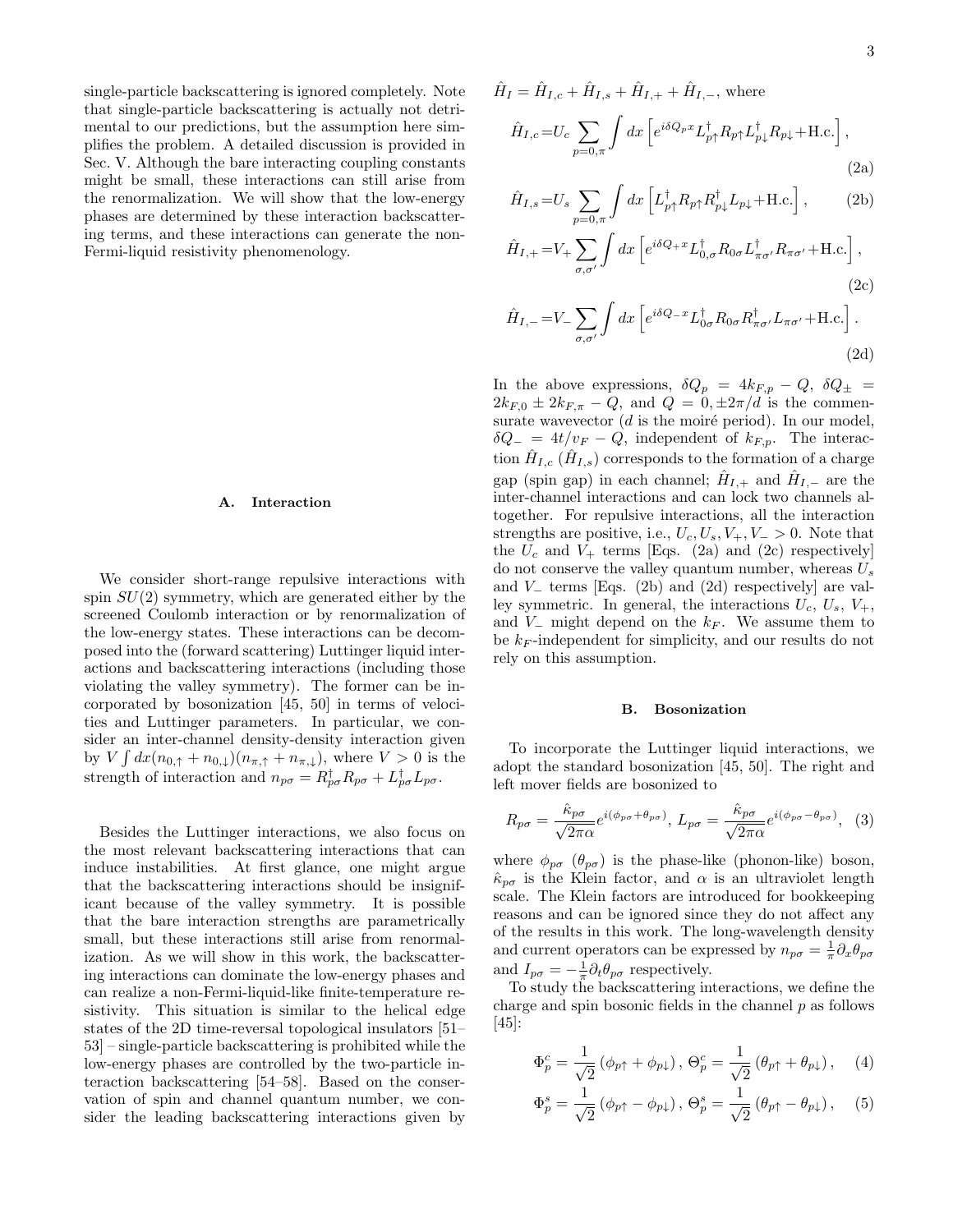where  $\Phi_p^c$  and  $\Theta_p^c$  ( $\Phi_p^s$  and  $\Theta_p^s$ ) represent the charge (spin) bosonic fields. Incorporating the Luttinger liquid interactions, the Hamiltonian  $\hat{H}_0 + \hat{H}$  [given by Eqs. [\(1\)](#page-1-1) and [\(2\)](#page-2-4)] is bosonized to  $\hat{H}_c + \hat{H}_s + \hat{H}_{cs}$ , where

$$
\hat{H}_c = \sum_p \int dx \frac{v_c}{2\pi} \left[ K_c \left( \partial_x \Phi_p^c \right)^2 + \frac{1}{K_c} \left( \partial_x \Theta_p^c \right)^2 \right] \n+ \frac{2V}{\pi^2} \int dx \left( \partial_x \Theta_0^c \right) \left( \partial_x \Theta_\pi^c \right) \n- \frac{U_c}{2\pi^2 \alpha^2} \sum_{p=0,\pi} \int dx \cos \left[ 2\sqrt{2} \Theta_p^c + \delta Q_p x \right], \quad (6)
$$

$$
\hat{H}_s = \sum_p \int dx \frac{v_s}{2\pi} \left[ K_s \left( \partial_x \Phi_p^s \right)^2 + \frac{1}{K_s} \left( \partial_x \Theta_p^s \right)^2 \right] + \frac{U_s}{2\pi^2 \alpha^2} \sum_{p=0,\pi} \int dx \cos \left[ 2\sqrt{2} \Theta_p^s \right],\n\tag{7}
$$

$$
\hat{H}_{cs} = \frac{-V_{+}}{\pi^{2} \alpha^{2}} \int dx \cos \left[\sqrt{2} \left(\Theta_{0}^{c} + \Theta_{\pi}^{c}\right) + \delta Q_{+} x\right] \times \cos \left(\sqrt{2} \Theta_{s,0}\right) \cos \left(\sqrt{2} \Theta_{s,\pi}\right) \n+ \frac{V_{-}}{\pi^{2} \alpha^{2}} \int dx \cos \left[\sqrt{2} \left(\Theta_{0}^{c} - \Theta_{\pi}^{c}\right) + \delta Q_{-} x\right] \times \cos \left(\sqrt{2} \Theta_{0}^{s}\right) \cos \left(\sqrt{2} \Theta_{\pi}^{s}\right).
$$
\n(8)

In the above expressions<sup>[1](#page-3-1)</sup>,  $v_c$  ( $v_s$ ) is the velocity of the charge (spin) bosonic mode,  $K_c$  ( $K_s$ ) denotes the Luttinger parameter for the charge (spin) sector, and V encodes the inter-channel Luttinger liquid interaction<sup>[2](#page-3-2)</sup>. In our case with repulsive interactions,  $K_c < 1$  and  $V > 0$  are assumed.  $\hat{H}_c$  ( $\hat{H}_s$ ) is the Hamiltonian for the charge (spin) collective mode and  $\hat{H}_{cs}$  describes the inter-channel spin-charge coupling. (Note that spin and charge are decoupled in the absence of  $\hat{H}_{cs}$ .) Because of the spin  $SU(2)$  symmetry, the parameters  $v_s$ ,  $K_s$ , and  $U_s$ are constrained. Under the renormalization group flows with spin  $SU(2)$  symmetry,  $K_s \to 1$  and  $U_s \to 0$ .

For zero-temperature properties,  $U_c$  and  $V_+$  can be ignored because of lack of momentum conservation at the generic fillings, while  $V_-\$  can realize an inter-channel CDW state. At finite temperatures,  $U_c$  and  $V_+$ , which break the valley symmetry, can contribute to the resistivity via umklapp mechanism. The rich phenomena driven by interactions will be discussed extensively in the next two sections.

# <span id="page-3-0"></span>III. ZERO-TEMPERATURE PHASES IN A DOMAIN WALL

We study the zero-temperature phase diagram of the 1D interacting domain wall. The Hamiltonian  $\hat{H}_c + \hat{H}_s +$  $\hat{H}_{cs}$  [given by Eqs. [\(6\)](#page-3-3), [\(7\)](#page-3-4), and [\(8\)](#page-3-5)] can be further simplified based on the symmetries and kinematics.

We first examine the spin sector. Since each domain wall possesses spin  $SU(2)$  symmetry, the Hamiltonian  $\hat{H}_s$ [given by Eq.  $(7)$ ] becomes to

<span id="page-3-7"></span>
$$
\hat{H}'_s = \sum_p \int dx \frac{v_s}{2\pi} \left[ \left( \partial_x \Phi_p^s \right)^2 + \left( \partial_x \Theta_p^s \right)^2 \right],\tag{9}
$$

<span id="page-3-3"></span>describing a Luttinger liquid of spin with  $K_s = 1$ .

<span id="page-3-4"></span>The charge sector is more complicated. The umklapp interaction  $\mathcal{U}_c$  in  $\hat{H}_c$  [given by Eq. [\(6\)](#page-3-3)] can be ignored at zero temperature because  $\delta Q_{p=0} \neq 0$  and  $\delta Q_{p=\pi} \neq 0$ at generic fillings. Meanwhile,  $U_c$  is unlikely to induce a CDW near the charge neutrality point  $(k_{F,n} \approx 0)$  for generic network models. To develop a well-define CDW state, it is required that the both correlation length and the CDW wavelength are smaller than the domain-wall length d.  $k_{F,p} \approx 0$  hence contradicts this condition as the CDW wavelength is proportional to  $1/k_{F,p}$ . To treat the V term in  $\hat{H}_c$  exactly, we introduce another set of new collective charge variables as follows:

<span id="page-3-5"></span>
$$
\Phi_{+}^{c} = \frac{1}{\sqrt{2}} \left( \Phi_{0}^{c} + \Phi_{\pi}^{c} \right), \Theta_{+}^{c} = \frac{1}{\sqrt{2}} \left( \Theta_{0}^{c} + \Theta_{\pi}^{c} \right), \qquad (10)
$$

$$
\Phi_{-}^{c} = \frac{1}{\sqrt{2}} \left( \Phi_{0}^{c} - \Phi_{\pi}^{c} \right), \Theta_{-}^{c} = \frac{1}{\sqrt{2}} \left( \Theta_{0}^{c} - \Theta_{\pi}^{c} \right), \quad (11)
$$

where the subscript  $+ (-)$  indicates the symmetric (antisymmetric) collective modes. With these new collective variables, the charge sector is described by

<span id="page-3-6"></span>
$$
\hat{H}'_c = \int dx \frac{v_+}{2\pi} \left[ K_+ \left( \partial_x \Phi_+^c \right)^2 + \frac{1}{K_+} \left( \partial_x \Theta_+^c \right)^2 \right] + \int dx \frac{v_-}{2\pi} \left[ K_- \left( \partial_x \Phi_-^c \right)^2 + \frac{1}{K_-} \left( \partial_x \Theta_-^c \right)^2 \right], \tag{12}
$$

where  $v_{+}$  ( $v_{-}$ ) and  $K_{+}$  ( $K_{-}$ ) are the velocity and the Luttinger parameter of the symmetric (antisymmetric) charge sector respectively. In our case with repulsive interaction,  $K_+ < K_- < 1$  holds generally [\[49\]](#page-13-10).

Finally, we discuss the inter-channel spin-charge coupling given by  $\hat{H}_{cs}$  [Eq. [\(8\)](#page-3-5)]. The umklapp interaction  $V_{+}$  term can be ignored for generic fillings, similar to the  $U_c$  term [Eq. [\(6\)](#page-3-3)]. Therefore, the  $V_-\$  term is the only important backscattering interaction at zero temperature because the wavevector  $\delta Q_$  =  $4t/v_F - Q$  is filling independent and is expected to be small. The inter-channel spin-charge coupling is reduced to

<span id="page-3-8"></span>
$$
\hat{H}_{cs}' = \frac{V_{-}}{\pi^{2} \alpha^{2}} \int dx \cos (2\Theta_{-}^{c} + \delta Q_{-} x) \times \cos \left(\sqrt{2}\Theta_{0}^{s}\right) \cos \left(\sqrt{2}\Theta_{\pi}^{s}\right). \tag{13}
$$

<span id="page-3-1"></span><sup>&</sup>lt;sup>1</sup> The minus signs in front of  $U_c$  and  $V_+$  are due to the bosonization convention used in this work.

<span id="page-3-2"></span><sup>&</sup>lt;sup>2</sup> This term is the bosonized form of  $V \int dx (n_{0\uparrow} + n_{0\downarrow}) (n_{\pi\uparrow} + n_{\pi\downarrow}).$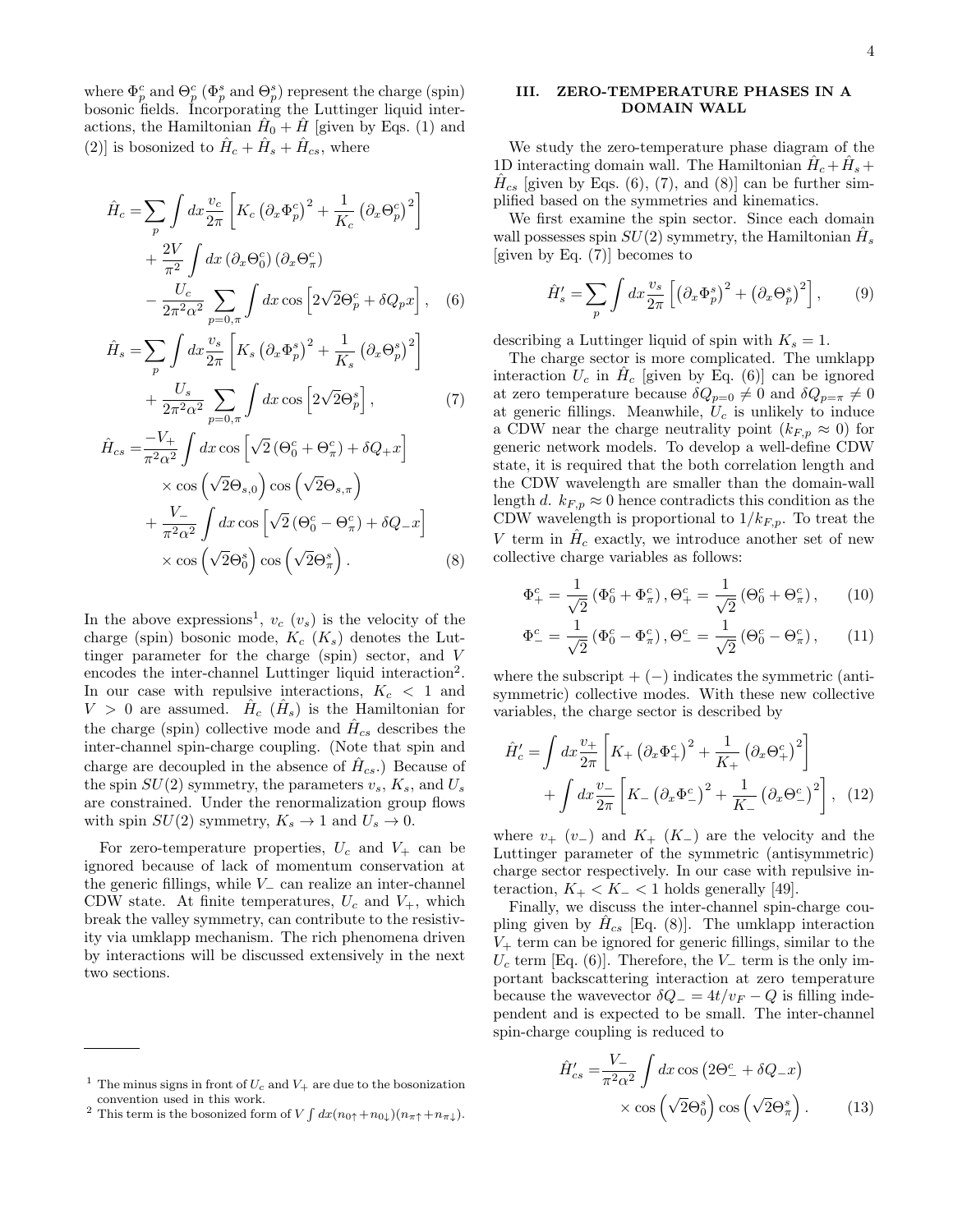

<span id="page-4-1"></span>FIG. 2. The caricature of the antisymmetric inter-channel CDW state. The green solid line and the magenta dashed line represent channels  $p = 0$  and  $p = \pi$  respectively. The electrons are doubly occupied in each of yellow pocket, and the period of the charge density wave is  $\xi = \pi/|k_F|$ . The positions of charges are displaced by half of a period among two channels. The antisymmetric charge excitation and the spin excitation are gapped.

In the rest of this section, we study the Hamiltonian  $\hat{H}'_c + \hat{H}'_s + \hat{H}'_{cs}$  given by Eqs. [\(12\)](#page-3-6), [\(9\)](#page-3-7), and [\(13\)](#page-3-8). The properties and the stability of the inter-channel CDW phase are discussed.

# <span id="page-4-3"></span>A. Interlocked CDW at  $\delta Q_-=0$

For  $\delta Q_-=0$  (assuming  $k_{F,0}=k_{F,\pi}=k_F$  and  $Q=0$ ), the low-temperature Hamiltonian  $\hat{H}'_C + \hat{H}'_S + \hat{H}'_{CS}$  is identical to the 1D Coulomb drag problem of two spinful quantum wires [\[49\]](#page-13-10), and the phase diagram is known. As long as spin gap in each decoupled channel is absent, the renormalization group flows with the repulsive interactions lead to an infinite  $V_-\$ quite generally [\[49\]](#page-13-10). In our case, spin gap in each decoupled channel is absent [spin  $SU(2)$  symmetry], and  $K<sub>-</sub> < 1$  for repulsive interactions. Therefore, the  $V_$  term is expected to dominate under the renormalization group flows.

The strong coupling fixed point is dictated by Eq. [\(13\)](#page-3-8) which pins the values of  $\Theta^c_-, \Theta^s_0$ , and  $\Theta^s_\pi$ . Thus, the zero-temperature state is described by a Luttinger liquid in the symmetric charge sector, a gapped state in the antisymmetric charge sectors, and spin gaps for both channels. The proposed CDW state is accompanied by a spingap, which has the effect of suppressing the single-particle backscattering that breaks valley symmetry. Within the bosonization analysis, the leading quasi-long-range order parameter is an antisymmetric inter-channel CDW operator given by

$$
\hat{O}_{-} = \sum_{\sigma=\uparrow,\downarrow} \left[ \begin{array}{c} e^{i2k_{F}x} L_{0,\sigma}^{\dagger} R_{0,\sigma} + e^{-i2k_{F}x} R_{0,\sigma}^{\dagger} L_{0,\sigma} \\ -e^{i2k_{F}x} L_{\pi,\sigma}^{\dagger} R_{\pi,\sigma} - e^{-i2k_{F}x} R_{\pi,\sigma}^{\dagger} L_{\pi,\sigma} \end{array} \right]
$$
\n(14)

and  $\langle \hat{O}_-(r)\hat{O}_-(0)\rangle \propto \cos(2k_F r)/r^{K_+/2}$  for  $r \gg \alpha$ , where  $\alpha$  is the ultraviolet length scale. The  $2k_F$  oscillation suggests that the maximums of the CDW are separated by  $\xi = \pi/|k_F|$  (twice of the mean inter-particle distance<sup>[3](#page-4-0)</sup>) and the electrons are doubly occupied as illustrated in Fig. [2.](#page-4-1) A detailed discussion on the inter-channel CDW order parameters can be found in Appendix [B.](#page-10-0) Intuitively, the zigzag pattern can be understood by the dominating inter-channel Coulomb repulsion, which interlocks two channels altogether. A spin gap is developed in this state since it costs a finite energy to create a spin excitation. We note that this antisymmetric inter-channel CDW state is similar to the channel singlet state discussed in Refs. [\[36,](#page-13-7) [46\]](#page-13-8) except that the spin sector is gapped. The discrepancy in the spin sector is due to the different interactions considered in the models.

The magnitude of the CDW correlation can be estimated by the Luttinger liquid analysis [\[45\]](#page-13-6). Based on the scaling of the  $V_$  term, the correlation energy is

$$
\Delta_{-} \sim \frac{v_F}{\alpha} \left(\frac{V_{-}}{v_F}\right)^{\frac{1}{1-K_c}},\tag{15}
$$

for  $K_c < 1$ . The CDW correlation  $\Delta_-\$  gets smaller when  $K_c$  approaches to 1 from below. In mTBLG, the finite size energy scale of a domain wall is given by  $v_F/d$  where d is the domain wall length. To have a well-defined CDW state in a domain wall,  $\Delta_{-} > v_F/d$  is necessary. In addition, the charge period of the interlocked CDW must be much smaller than d, hence  $d > \xi = \pi/|k_F|$  is required as well. The predicted inter-channel CDW state can exist at generic fillings except for  $|k_F|d < \pi$  (close to the charge neutrality point). We note that the conditions  $\Delta_{-}$  >  $v_F/d$  and  $d > \pi/|k_F|$  are consistent with a spingapped CDW state in a finite-size wire of length  $d$ , and the network formed by such wires is expected to inherit the spin-gapped CDW correlation in each 1D segment. Although there are two microscopic channels per valley per spin, the inter-channel CDW correlation allows for an effective single channel network description in mTBLG.

# B. Commensurate-incommensurate transition for  $\delta Q_-\neq 0$

<span id="page-4-2"></span>For  $\delta Q_-\neq 0$ , the zero-temperature phase is described by a commensurate-incommensurate transition [\[59\]](#page-13-16). The commensurate phase is the same as the  $\delta Q_$  = 0 limit where the antisymmetric inter-channel CDW is developed. The CDW is absent in the incommensurate phase. Because of the presence of spin gaps in the interchannel CDW state, a Zeeman field (B) can also induce a commensurate-incommensurate transition. We perform a semiclassical analysis in Appendix [C.](#page-10-1) The results are summarized by the phase diagram plotted in Fig. [3.](#page-5-1) A sufficiently large  $t$  and/or  $B$  favor the incommensurate phase and destabilize the inter-channel CDW state, but the phase is essentially the same for generic fillings. We

<span id="page-4-0"></span><sup>&</sup>lt;sup>3</sup> In the electron (hole) doped case, the density of the doped elec-

trons (holes) is  $n = 2|k_F|/\pi$  corresponding to the mean interparticle distance  $n^{-1} = \pi/(2|k_F|)$ .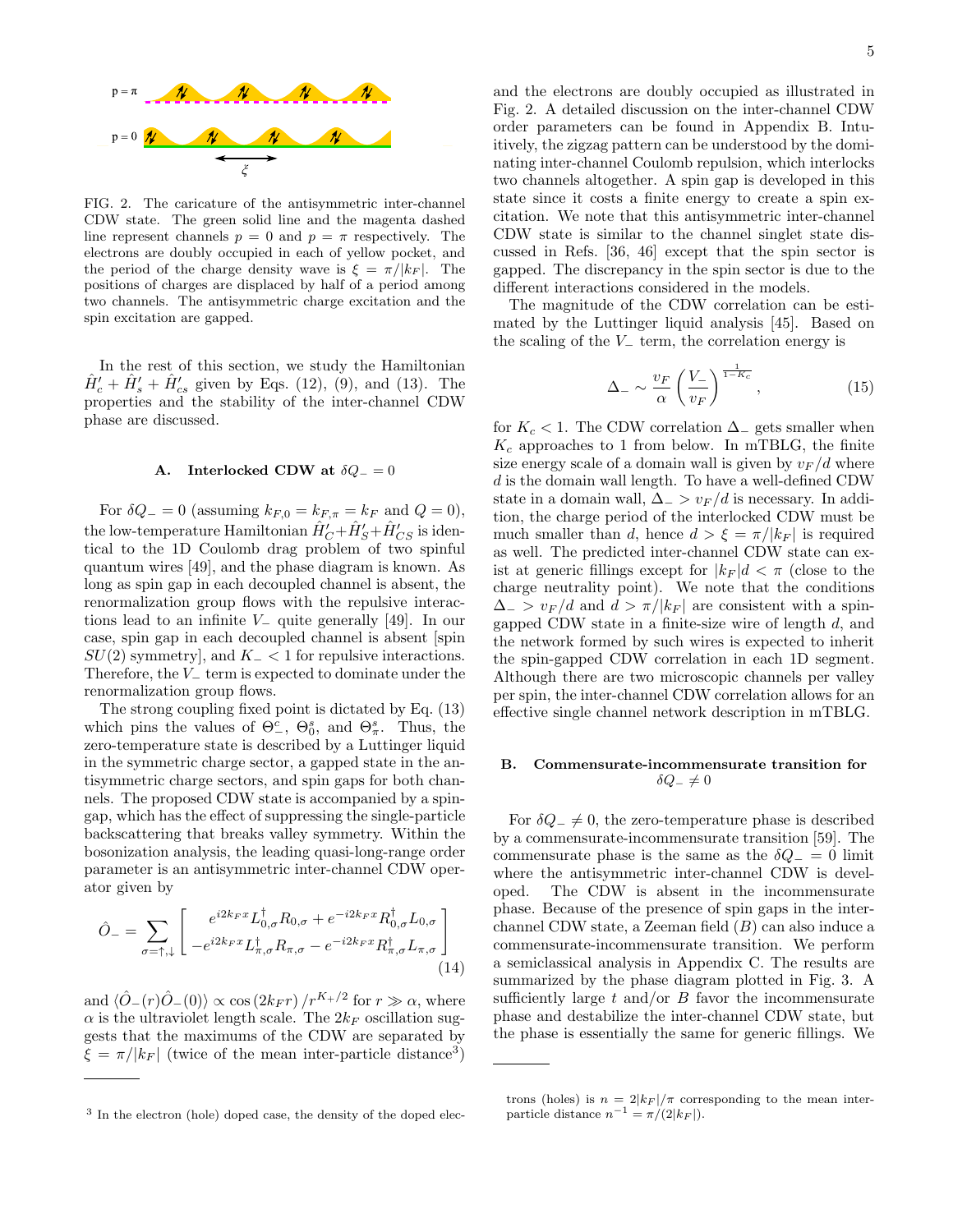

<span id="page-5-1"></span>FIG. 3. Phase diagram of the commensurate-incommensurate transition.  $\tilde{t} = \frac{1}{2} \sqrt{\frac{v_{-}}{v_{F} K_{-}}}$  $\frac{4t}{v_F} - Q \Big| \alpha$  and  $\tilde{B} = 2\mu_B B \alpha / v_F$  are two dimensionless parameters controlling the transition. (Q is the commensurate wavevector, and  $\mu_B$  is the Bohr magneton.) The critical line is given by  $\tilde{t}^2 + \tilde{B}^2 = \frac{2V_{-}}{\pi v_F}$ . The red region indicates the commensurate phase (C); the white region represents the incommensurate phase (IC). See Appendix [C](#page-10-1) for a derivation of the phase diagram.

note that the destruction of electron correlation by the Zeeman field is not expected in Ref. [\[36,](#page-13-7) [46\]](#page-13-8) where spin gapless states are predicted. The predicted Zeeman-fielddriven commensurate-incommensurate transition can be examined experimentally.

### <span id="page-5-0"></span>IV. FINITE-TEMPERATURE TRANSPORT

We study the finite-temperature transport in the network model as realized in mTBLG. For network junctions in the decoupled chain limit, the system is described by arrays of 1D systems, and the predictions based on 1D domain walls hold for arbitrary low temperatures. For generic junction configurations (i.e., away from the decoupled chain limit), there are two distinct temperature regimes in the network model, separated by a crossover temperature scale  $T^* = v_F/d$  (where d is the length of the domain wall) [\[60\]](#page-13-17). This is equivalent to comparing the thermal wavelength  $\lambda_{\text{th}} \sim v_F/T$  and the length of the domain-wall segment. When the thermal wavelength is much larger than the domain-wall length  $(T \ll T^*)$ , the coherence persists across multiple domain-wall segments, and the dissipation within a domain wall is negligible. In this case, we can view the network model as a 2D Fermi liquid, and the resistivity in this regime is  $\rho(T) \sim A + BT^2$ , where A and B are constants. On the other hand, when the thermal wavelength is much smaller than the domain-wall length  $(T \gg T^*)$ , "local equilibriation" is achieved in each domain wall and the voltage drops are uniformly distributed in the entire system [\[60\]](#page-13-17). In such a situation, the network can be viewed as coupled 1D systems. Thus, the transport of the system is dominated by the umklapp interaction within a domain wall as well as the couplings at the junction. We will focus on the scenario of  $T \gg T^*$  in the rest of the section.

In this section, we compute the finite-temperature transport coefficient due to the incommensurate umklapp interactions from valley symmetry breaking in the 1D domain-wall states. To simplify the calculations, we consider the decoupled array limit in the network  $(P_{a\bar{a}} = 1)$ in Ref. [\[34\]](#page-13-3)) and treat the single-particle scatterings at junctions as perturbations. We consider the domain wall with and without the inter-channel CDW correlation. In particular, a resistivity minimum can develop in the presence of a CDW state. We then discuss the conditions that the network resistivity is dictated by the resistivity of the 1D domain walls.

# A. Finite-temperature resistivity in a domain-wall state

The domain-wall states in mTBLG contains charge, spin, and channel degrees of freedom. Only the channel symmetric charge sector (corresponding to  $\Theta^c_+$ ) contributes to the electric conduction. Strikingly, the presence of inter-channel CDW can still qualitatively change the results as the umklapp interaction is effectively enhanced. The primary sources of the finite-temperature resistivity are the the umklapp interactions  $\hat{H}_{I,c}$  and  $\hat{H}_{I, +}$ . For generic fillings, these umklapp interactions are incommensurate (i.e.,  $\delta Q_p \neq 0$  breaks momentum conservation) and do not impact the zero-temperature phases, and zero resistivity is recovered at zero temperature in a domain wall.

We consider both the absence and the presence of the inter-channel CDW state which locks two channels. In the former case, we provide an analytical expression of the resistivity due to  $\hat{H}_{I,c}$  with the full temperature dependence. In the latter scenario, we perform asymptotic analysis in various limits. The power-law high temperature resistivity and the nonmonotonic behavior due to the CDW are the main predictions in this section.

### 1. Absence of inter-channel CDW

We first assume that the inter-channel CDW is absent in the domain wall, corresponding to  $\Delta_-=0$  or  $T>\Delta_-$ . In the high temperature limit, the finite-temperature behavior can be obtained by the scaling analysis as dis-cussed in Appendix [D.](#page-10-2) The interactions  $\hat{H}_{I,c}$  and  $\hat{H}_{I,+}$ <br>give rise to  $T^{2K_+ + 2K_- - 3}$  and  $T^{2K_+ - 1}$  resistivity corrections respectively. Those contributions due to  $\hat{H}_{I,c}$  and  $\hat{H}_{I,+}$  are qualitatively similar except for the precise value in the power-law exponent. To simplify the problem, we consider  $\hat{H}_{I,c}$  only and ignore the inter-channel Luttinger liquid interaction V in Eq. [\(6\)](#page-3-3).  $(K_{+} = K_{-} = K_{c}$  and  $v_+ = v_- = v_c$  in this case.)

With the simplification mentioned above, the charge sector Hamiltonian is given by  $\hat{H}_c = \sum_p \hat{h}_{c,p}$ , where  $p =$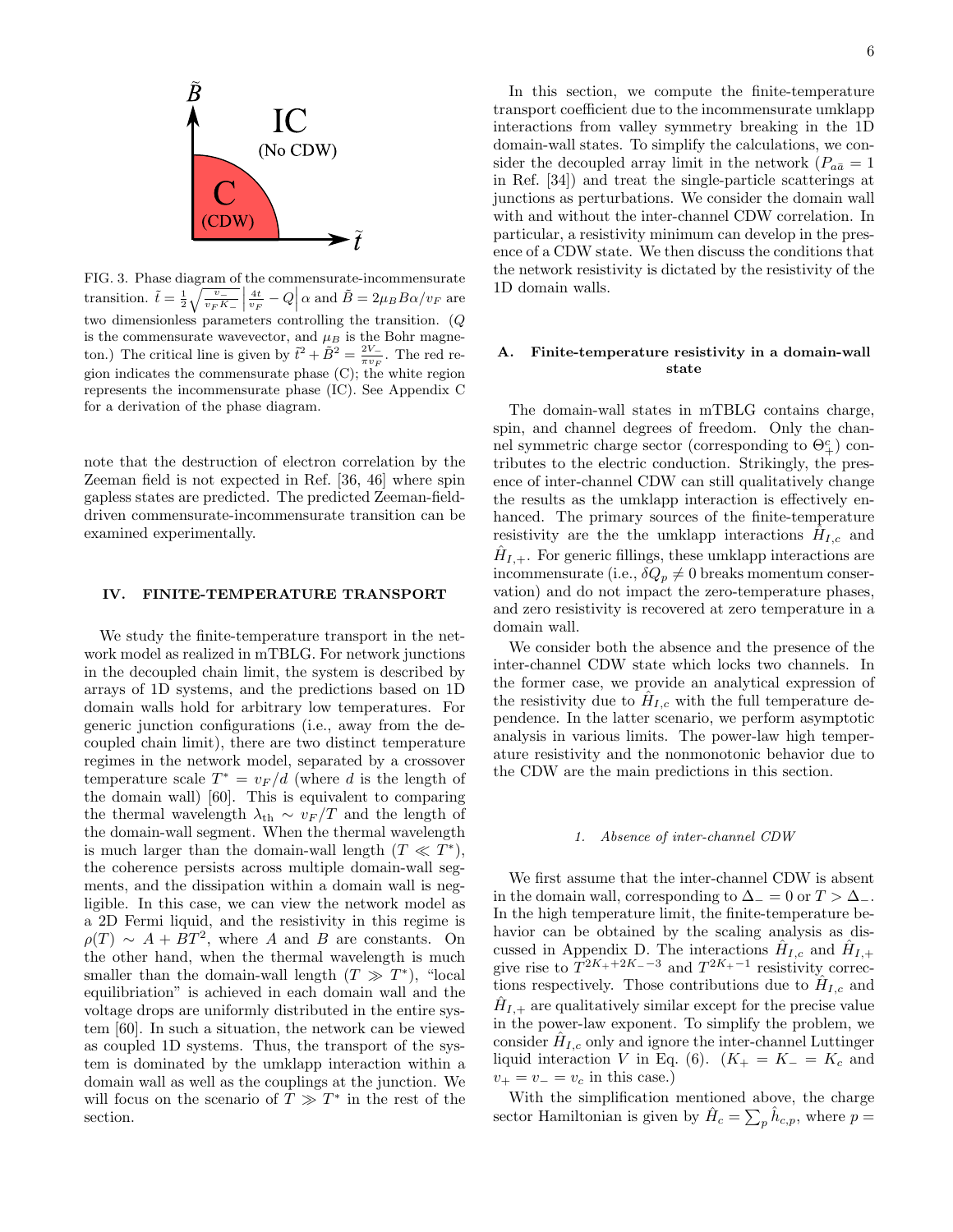$0, \pi$  is the channel index and

$$
\hat{h}_{c,p} = \int dx \frac{v_c}{2\pi} \left[ K_c \left( \partial_x \Phi_p^c \right)^2 + \frac{1}{K_c} \left( \partial_x \Theta_p^c \right)^2 \right] - \frac{U_c}{2\pi^2 \alpha^2} \int dx \cos \left[ 2\sqrt{2} \Theta_p^c + \delta Q_p x \right]. \tag{16}
$$

The finite-temperature transport is limited by the electrons scattering off the incoherent charge fluctuations, described by the  $U_c$  term. We note that  $\delta Q_p = 4k_{F,p} - Q$ with Q being the commensurate wavevector (such as the moiré wavevector  $2\pi/d$ . The momentum relaxation at the moiré scale is essential to generate a finite resistivity at finite temperatures and generic fillings.

Recalling that  $\Theta_p^c = \frac{1}{\sqrt{2}}$  $\frac{1}{2}(\theta_{p\uparrow}+\theta_{p\downarrow}),$  the charge density and current in the channel p are expressed by  $n_p =$  $\frac{\sqrt{2}}{\pi} \left( \partial_x \Theta_p^c \right)$  and  $I_p = -\frac{\sqrt{2}}{\pi} \left( \partial_t \Theta_p^c \right)$  respectively. Based on the Kubo formula, the dc conductivity (with e and  $\hbar$  restored) is expressed by [\[57\]](#page-13-18)

$$
\sigma_{1d} = -\frac{2}{\pi^2} \frac{e^2}{\hbar} \lim_{\omega \to 0} \sum_{p=0,\pi} \text{Im} \left[ \omega \mathcal{G}_p^{(R)}(\omega, k=0) \right], \quad (17)
$$

where  $\mathcal{G}_{p}^{(R)}(\omega,k)$  is the "dressed" retarded boson propagator of  $\Theta_p^c$ . The boson self energy is defined through the Dyson equation,

$$
\left[\mathcal{G}_p^{(R)}(\omega,k)\right]^{-1} = \left[G_p^{(R)}(\omega,k)\right]^{-1} - \Pi_p^{(R)}(\omega,k),\quad(18)
$$

where  $G_p^{(R)}$  is the "noninteracting" boson propagator,  $\Pi_p^{(R)}$  is the self energy correction corresponding to  $U_c$ , and the superscript  $(R)$  denotes to the retarded functions. The decay of the charge mode is related to the

imaginary part of  $\Pi_p^{(R)}$  and can be characterized by the inverse scattering length  $\Xi_p$ , defined by

<span id="page-6-1"></span>
$$
\lim_{\omega \to 0} \text{Im} \left[ \Pi_p^{(R)}(\omega, k=0) \right] = -2\omega \Xi_p / \pi + O(\omega^2). \tag{19}
$$

<span id="page-6-3"></span>As long as the umklapp interaction  $U_c$  term is irrelevant under RG, we expect that  $\Xi_p(T \to 0) \to 0$ . This holds for generic filings and corresponds to a Luttinger liquid phase at  $T = 0$ . Therefore, the leading qualitative features can be captured perturbatively in  $U_c$ . At the commensurate fillings and  $K_c < 1$ , an interacting gap develops, and a nonperturbative analysis is required to capture the finite-temperature resistivity, which we omit in this work.

With Eqns. [\(17\)](#page-6-0) and [\(19\)](#page-6-1), the finite-temperature dc resistivity is

$$
\rho_{1d} = 1/\sigma_{1d} = \frac{h}{2e^2} \frac{\Xi_0 \Xi_\pi}{\Xi_0 + \Xi_\pi}.
$$
 (20)

<span id="page-6-0"></span>For simplicity, we assume that  $\Xi_0 \approx \Xi_{\pi}$  and the the resistivity  $\rho_{1d} \propto \Xi_0$ . We focus only on generic incommensurate fillings where the umklapp interaction  $U_c$  is irrelevant. The corresponding  $\rho_{1d}$  vanishes at zero temperature which is consistent with the ballistic transport in a Luttinger liquid.

<span id="page-6-4"></span>To extract the inverse scattering length  $\Xi_p$ , we compute the boson self energy at the second order of  $U_c$  analytically. A derivation is sketched in Appendix [E.](#page-11-0) Only the results are presented in the main text. At the second order in  $U_C$ , the  $\Xi_p$  is given by [\[57,](#page-13-18) [61\]](#page-13-19):

$$
\Xi_p = \left(\tilde{U}_c \alpha^{2K_c}\right)^2 \frac{2^{4K_c - 2} \pi^{4K_c}}{v_c^{4K_c - 1} \beta^{4K_c - 3}} \frac{\Gamma\left[1 - 2K_c\right]}{\Gamma[2K_c]} \frac{\sin(2\pi K_c)}{\cosh(v_c \beta \delta Q_p/2) - \cos(2\pi K_c)} \left|\frac{\Gamma\left[K_c + i\frac{v_c \beta \delta Q_p}{4\pi}\right]}{\Gamma\left[1 - K_c + i\frac{v_c \beta \delta Q_p}{4\pi}\right]}\right|^2, \tag{21}
$$

where  $\tilde{U}_c = U_c/(2\pi^2\alpha^2)$  and  $\beta = 1/T$  is the inverse temperature. We note that the resistivity derived here from the boson self energy [\[57,](#page-13-18) [61,](#page-13-19) [62\]](#page-13-20) is equivalent to the memory function method [\[45,](#page-13-6) [63\]](#page-13-21).

In Fig. [4,](#page-7-0) we plot the inverse scattering length  $\Xi_p$  as a function of temperature with different values of  $\delta Q_p$ . In the low-temperature limit  $(T \ll v_c \delta Q_p)$ , the inverse scattering length demonstrates the Arrhenius behavior  $\Xi_p \propto \exp\left(-\frac{v_c \delta Q_p}{2T}\right)$ , recovering the zero resistivity at  $T = 0$ . The low-temperature exponential behavior is due to the phase space restriction  $(\delta Q_p \neq 0)$  which freezes the umklapp interaction [\[45,](#page-13-6) [63\]](#page-13-21). The umklapp scattering is thermally activated at small finite temperatures.

<span id="page-6-2"></span>On the other hand,  $\Xi_p$  gives a power-law behavior in temperature,  $\Xi_p \propto T^{4K_c-3}$ , in the limit  $T \gg v_c \delta Q_p$ . The same power-law exponent can be obtained by scaling analysis as discussed in Appendix [D.](#page-10-2) We note that the qualitative behavior of the finite-temperature resistivity is captured by  $\Xi_p$  as  $\rho_{1d} \propto \Xi_p$ . Therefore, the resistivity  $\rho_{1d}(T) \propto \exp\left(-\frac{v_c \delta Q_p}{2T}\right)$  for  $T \ll v_c \delta Q_p$ , and  $\rho_{1d}(T) \propto T^{4K_c-3}$  for  $T \gg v_c \delta Q_p$ . We note that the resistivity increases as temperature increases for  $K_c > 3/4$ , while the resistivity decreases as temperature increases for  $K_c < 3/4$ .

The condition for the power-law finite-temperature resistivity is equivalent to  $T \gg v_F k_F$ . An important ques-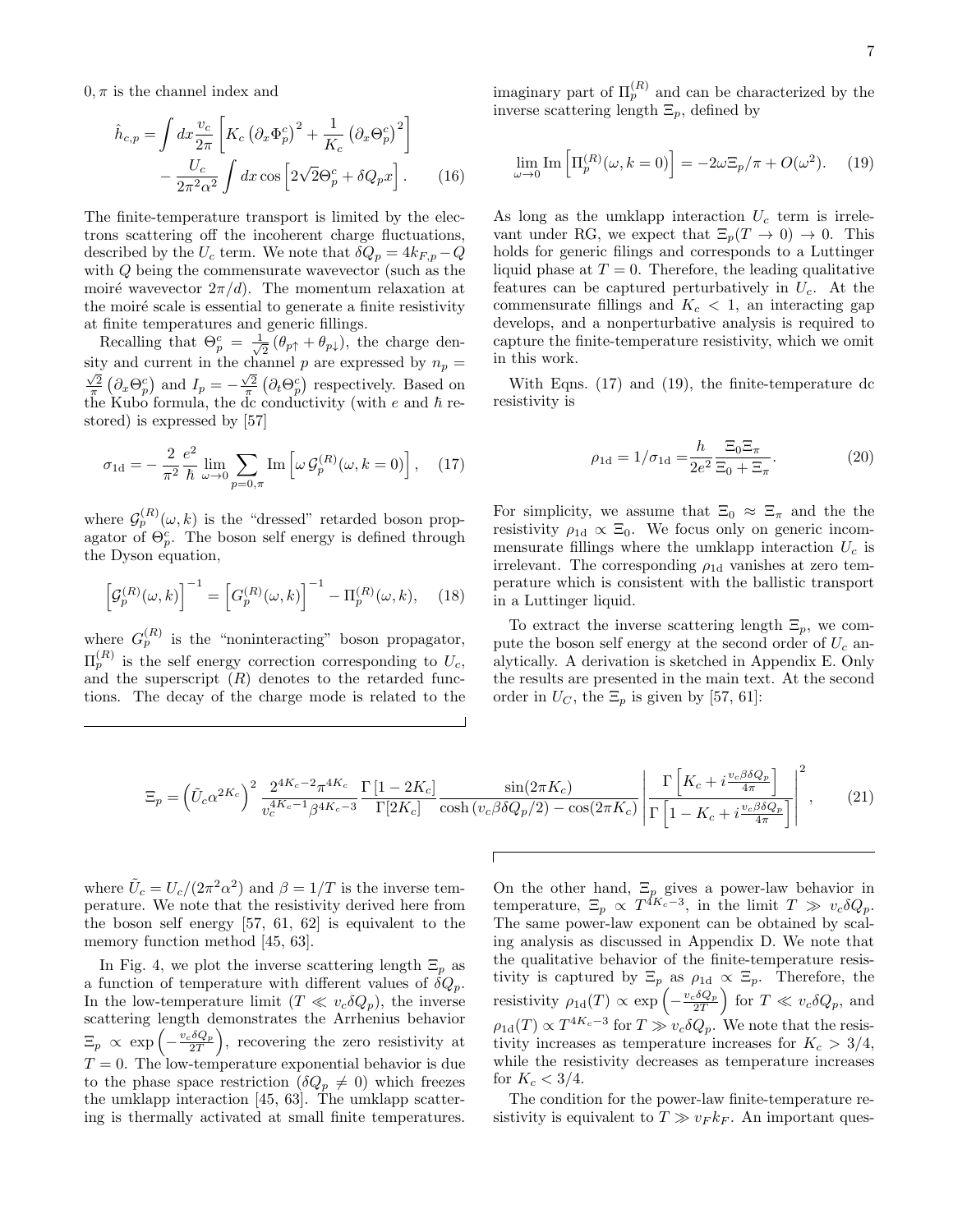

<span id="page-7-0"></span>FIG. 4. Finite-temperature inverse scattering length in a domain wall (without the inter-channel CDW) based on Eq. [\(21\)](#page-6-2). The resistivity of a domain wall  $(\rho_{1d})$  is proportional to the inverse scattering length. For fixed  $U_c$  and  $v_c$ , we plot the dimenionless inverse scattering length,  $\tilde{\Xi} = \Xi_p v_c^2 / (\tilde{U}_c^2 \alpha^3)$ , as a function of the reduced temperature  $(\tilde{T} = T\alpha/v_c)$  with different values of  $\tilde{q} = \delta Q_p \alpha$ . The black dashed curve represents  $\tilde{\Xi} \propto \tilde{T}^{4K_c-3}$ , corresponding to  $\tilde{q} = 0$ ; the green, blue, and red solid curves correspond to  $\tilde{q} = 0.1, 0.2, 0.3$  respectively.  $K_c = 0.9$  for all the curves. For  $\overline{T} > 0.3$ , all the curves converge and are consistent with  $\tilde{\Xi} \propto \tilde{T}^{0.6}$ . Inset: The low-temperature regime of the inverse scattering length.  $\tilde{\Xi} \propto \exp\left(-\frac{\tilde{q}}{2\tilde{T}}\right)$  for  $\tilde{T} \ll \tilde{q}$ . The onset temperature depends on the value of  $\tilde{q}$ . The resistivity for  $K_c > 3/4$  is qualitatively the same as the plot here. See main text for a detailed discussion.

tion is if the Luttinger liquid description remains valid for  $T \gg v_F k_F$ . We answer this in the affirmative. For 1D Dirac bands, the Luttinger liquid theory holds as long as  $T > v_F/\alpha \sim W$ , where W is the bandwidth. Here,  $k_F$  and W are not related to each other. In Fig. [4,](#page-7-0) the power-law-in-temperature behavior is clearly shown for  $T < v_F/\alpha$ . By contrast, for the 1D quadratic dispersion, the Luttinger liquid description is invalid for  $T > v_F k_F$  as  $v_F k_F$  is also of the same order of the filled bandwidth (i.e., the energy difference between Fermi energy and the bottom of band). Therefore, the power-law finite-temperature conductivity is particular to the systems that realize 1D Dirac dispersion.

### 2. Presence of inter-channel CDW

In the presence of the inter-channel CDW, only the symmetric charge sector remains gapless. In the limit that  $T \ll \Delta_{-}$ , the bosonic fields  $\Theta_{-}^{c}$ ,  $\Theta_{0}^{s}$ , and  $\Theta_{\pi}^{s}$  are pinned to constant values. Concomitantly, the scaling dimensions of the vertex operators in Eqs.  $(2a)$  and  $(2c)$ are reduced, signaling enhancement in these umkalpp scatterings [\[64\]](#page-13-22). Based on the scaling analysis (in Ap-pendix [D\)](#page-10-2), both the  $\hat{H}_{I,c}$  and  $\hat{H}_{I,+}$  result in  $\rho_{1D} \propto$  $T^{2K_{+}-3}$  as long as the CDW is well developed. The resistivity decreases as temperature increases, qualitatively different from the results without the CDW for  $K_c > 3/4$ . This can be understood by a simple mean field decoupling of the umklapp term in the following: In the presence of the inter-channel CDW, the four-fermion terms in Eqs.  $(2a)$  and  $(2c)$  can be approximated by

$$
L_{p,\uparrow}^{\dagger} R_{p,\uparrow} L_{p,\downarrow}^{\dagger} R_{p,\downarrow}
$$
  
\n
$$
\approx L_{p,\uparrow}^{\dagger} R_{p,\uparrow} \left\langle L_{p,\downarrow}^{\dagger} R_{p,\downarrow} \right\rangle + \left\langle L_{p,\uparrow}^{\dagger} R_{p,\uparrow} \right\rangle L_{p,\downarrow}^{\dagger} R_{p,\downarrow}, \qquad (22)
$$
  
\n
$$
L_{0,\sigma}^{\dagger} R_{0\sigma} L_{\pi\sigma'}^{\dagger} R_{\pi\sigma'}
$$

$$
\approx L_{0,\sigma}^{\dagger} R_{0\sigma} \left\langle L_{\pi\sigma'}^{\dagger} R_{\pi\sigma'} \right\rangle + \left\langle L_{0,\sigma}^{\dagger} R_{0\sigma} \right\rangle L_{\pi\sigma'}^{\dagger} R_{\pi\sigma'}, \quad (23)
$$

where the brackets are replaced by the finite expectation values in the presence of the CDW order [in Eq. [\(14\)](#page-4-2)]. Thus, the umklapp interactions become more relevant under the mean field decoupling, suggesting an enhancement of the scattering due to CDW. This mean field approximation also agrees with the scaling analysis based on bosonization in the fermion point (i.e.,  $K_{+} = K_{-} = 1$ ) (see Appendix [D\)](#page-10-2). We remark that the 1D CDW is a quasi-long-range order rather than a genuine meanfield like order (i.e., the order parameter fluctuates in a power-law fashion), but the decoupling above provides an intuitive understanding of the interplay between CDW and umklapp interaction. At sufficiently low temperatures, these umklapp scatterings are frozen because the phase space restriction  $(\delta Q_p \neq 0)$  creates a Pauli blocking which exponentially suppresses the resistivity. To fully describe the temperature evolution of resistivity, one needs to take into account the thermal melting of the CDW state. Here, we present results in various asymptotic limit and aim to the qualitative features. We focus on  $\hat{H}_{I,c}$  in the rest of the discussion as the contribution from  $\hat{H}_{I,+}$  is qualitative the same. For simplicity, the inter-channel Luttinger interaction is also ignored. Thus,  $K_{+} = K_{c}$  and  $v_{+} = v_{c}$ .

Here, we summarize the finite-temperature resistivity in various situations. The finite-temperature resistivity is qualitatively different from the results without the CDW as long as  $\Delta_-\gg v_c\delta Q_p$ . In this case, a new powerlaw insulator-like resistivity,  $\rho_{1d} \propto T^{2K_c-3}$ , is predicted for  $v_+\delta Q_p \ll T \ll \Delta_-$ . The insulating temperature dependence here is due to the interplay of the CDW and the umklapp scattering as we discussed previously. The low-temperature regime  $(T \ll v_c \delta Q_p)$  and the hightemperature regime  $(T \gg \Delta_{-})$  give rise to a thermal activated resistivity  $\rho_{1d} \propto \exp\left(-\frac{v_c \delta Q_p}{2T}\right)$  and a powerlaw resistivity  $\rho_{1d} \propto T^{4K_c-3}$  respectively, similar to the absence of CDW. In Fig. [5,](#page-8-1) we sketch the qualitative behavior of the resistivity versus temperature by interpolating results from the above asymptotic analysis. In particular, for  $3/4 < K_c \leq 1$ , a resistivity minimum develops at  $T \sim \Delta_-$ . For  $K_c < 3/4$  and  $T \gg v_c \delta Q_p$ , the resistivity decreases as temperature increases, and the power-law exponent changes from  $2K_c - 3$  to  $4K_c - 3$  at  $T \sim \Delta_{-}$ . Thus, it is harder to identify the existence of a CDW state for  $K_c < 3/4$ . When  $\Delta_- < v_c \delta Q_p$ , the finite-temperature resistivity is qualitatively the same as the results without the CDW.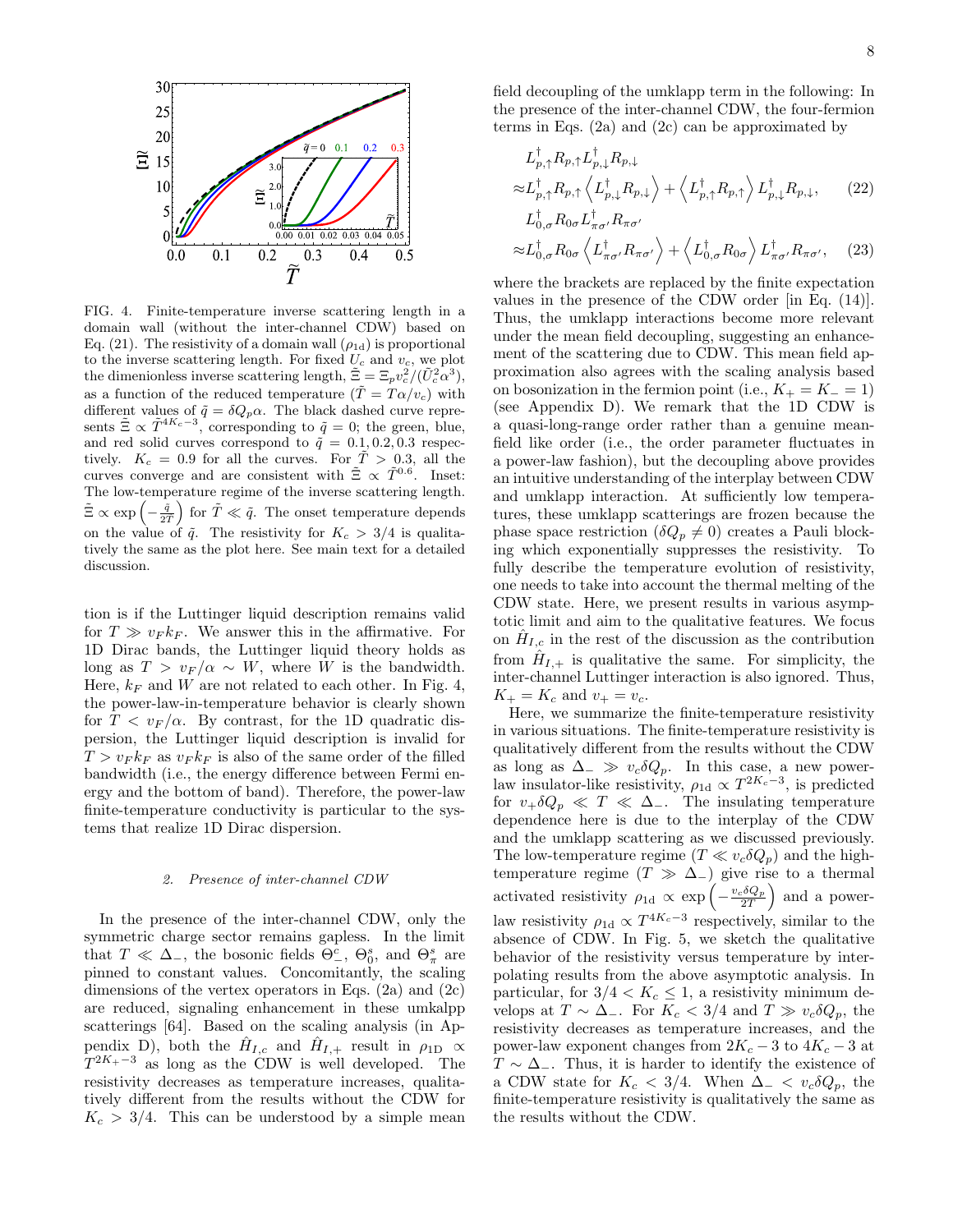

<span id="page-8-1"></span>FIG. 5. Sketched finite-temperature resistivity in a domain wall state with the inter-channel CDW. In this case, we assume  $\Delta_-\gg v_c\delta Q_c$ . The blue curve indicates the lowtemperature thermal activated behavior for  $T \ll v_c \delta Q_p$ . The green curve corresponds to a power-law decay  $T^{2K_c-3}$  for  $v_c \delta Q_p \ll T \ll \Delta_-$ . For  $T \gg \Delta_-$ , the  $T^{4K_c-3}$  resistivity is recovered as shown by the red curve. The black dashed lines are used to interpolate different asymptotic regimes. The sketched resistivity is qualitative valid for  $3/4 < K_c \leq 1$ . See main text for a detailed discussion.

# B. Non-Fermi-liquid temperature dependence in network

To recover the network from the 1D domain walls in the decoupled array limit, we include the electron scattering at the junctions. We note that the network model with  $C_{2z}\mathcal{T}$  symmetry is always gapless [\[24\]](#page-12-10), and the scattering at the junction cannot induce direct backscattering (a manifestation of the valley symmetry in mTBLG). For  $T \gg T^* = v_F/d$ , there are two major sources of resistivity, (i) the inelastic scatterings within a domain wall and (ii) the scatterings at the junctions [\[60\]](#page-13-17). Both (i) and (ii) can contribute to power-law finite-temperature resistivity. However, the contribution from (ii) is temperature independent at  $K_c = 1$  [\[60\]](#page-13-17) while (i) generates a linearin-temperature behavior at  $K_c = 1$  for sufficiently high temperatures. We focus on the situations where (i) governs the temperature dependence of the resistivity, which is complementary to Ref. [\[60\]](#page-13-17) where the contribution due to (ii) has been studied extensively.

We first consider the limit  $\Xi_p(T)d \gg 1$ , corresponding to the finite-temperature resistance is much larger than the resistance quanta  $(h/e^2)$ . Since the resistance due to the scattering at the junction is of the order  $h/e<sup>2</sup>$ , the transport of the network model is dominated by the inelastic scattering within a domain wall. This particular limit requires a sufficiently large  $U_c$ . The finite-temperature resistivity shows a non-Fermi-liquid behavior,  $\rho(T) \propto T^{4K_c-3}$ , at high temperatures, as illustrated in Fig. [4](#page-7-0) and [5.](#page-8-1) At intermediate temperatures and  $K_c > 3/4$ , the domain walls without the interchannel CDW show monotonic temperature dependence (Fig. [4\)](#page-7-0), while the domain walls with the inter-channel CDW demonstrate a nonmonotonic behavior and develop a local minimum around  $T \sim \Delta_{-}$  (Fig. [5\)](#page-8-1).  $K_c < 3/4$ corresponds to a strongly interacting domain wall, which

gives rise to an insulator-like resistivity  $T^{4K_c-3}$  for sufficiently high temperatures. In such a situation, the existence of the inter-channel CDW is harder to be observed in the finite-temperature resistivity.

For weakly interacting domain-wall states, the Luttinger parameter  $K_c \approx 1$ . This is likely the situation in the mTBLG experiments as clear signatures of interaction-driven phases have not been reported. In this limit, the resistance due to scatterings at the junction cannot be ignored. Nevertheless, these contributions are temperature-independent at  $K_c = 1$ . As a result, we expect that the major temperature dependence of the resistivity is dictated by the inelastic scattering within a domain wall. At  $K_c = 1$ , we predict a linear-intemperature resistivity for sufficiently high temperatures. Again, the existence of the CDW can induce a local minimum  $(T \sim \Delta_{-})$  in the resistivity; the resistivity remains to be monotonically increasing in temperature in the absence of the CDW.

In more general cases, the scatterings at the junctions can also contribute to non-Fermi-liquid finitetemperature resistivity (i.e., not  $T^2$  resistivity) [\[60\]](#page-13-17). A systematic calculation is needed to fully characterize the finite-temperature resistivity of a network. However, the non-Fermi-liquid resistivity behavior should appear quite generally. The contribution from the  $V_+$  term is similar to the the present results due to the  $U_c$  term except that the power-law exponent  $4K_c - 3$  is replaced by  $2K_+ - 1$ in the high temperature regime.

The finite-temperature resistivity discussed here is derived from the umklapp interactions. Electron-phonon scattering [\[65\]](#page-13-23) and other mechanisms, which we ignore, also contribute to the finite-temperature resistivity. Our predictions are only valid for temperatures smaller than the gap in the AB and BA stacking regions. For temperatures larger than the AB/BA gap, electrons are thermally activated in the AB and BA region, causing an decrease in the overall resistivity.

### <span id="page-8-0"></span>V. DISCUSSION

We study the phenomena driven by the repulsive electron-electron interactions in the triangular network model as realized in mTBLG with an out-of-plane electric field. We show that the domain-wall states can realize a spin-gapped inter-channel CDW due to the interaction between two microscopic channels. Such a CDW state can enhance the umklapp interaction and cause a resistivity minimum at a finite temperature. For sufficiently high temperatures, the umklapp interaction within a domainwall state can contribute to a non-Fermi-liquid finitetemperature resistivity,  $\rho(T) \propto T^{4K_c-3}$ . In particular, the linear-in-temperature resistivity is predicted when  $K_c = 1$ .

The results predicted in this work can be examined by the experiments. At zero temperature, we predict a spin-gapped inter-channel CDW state in contrast to the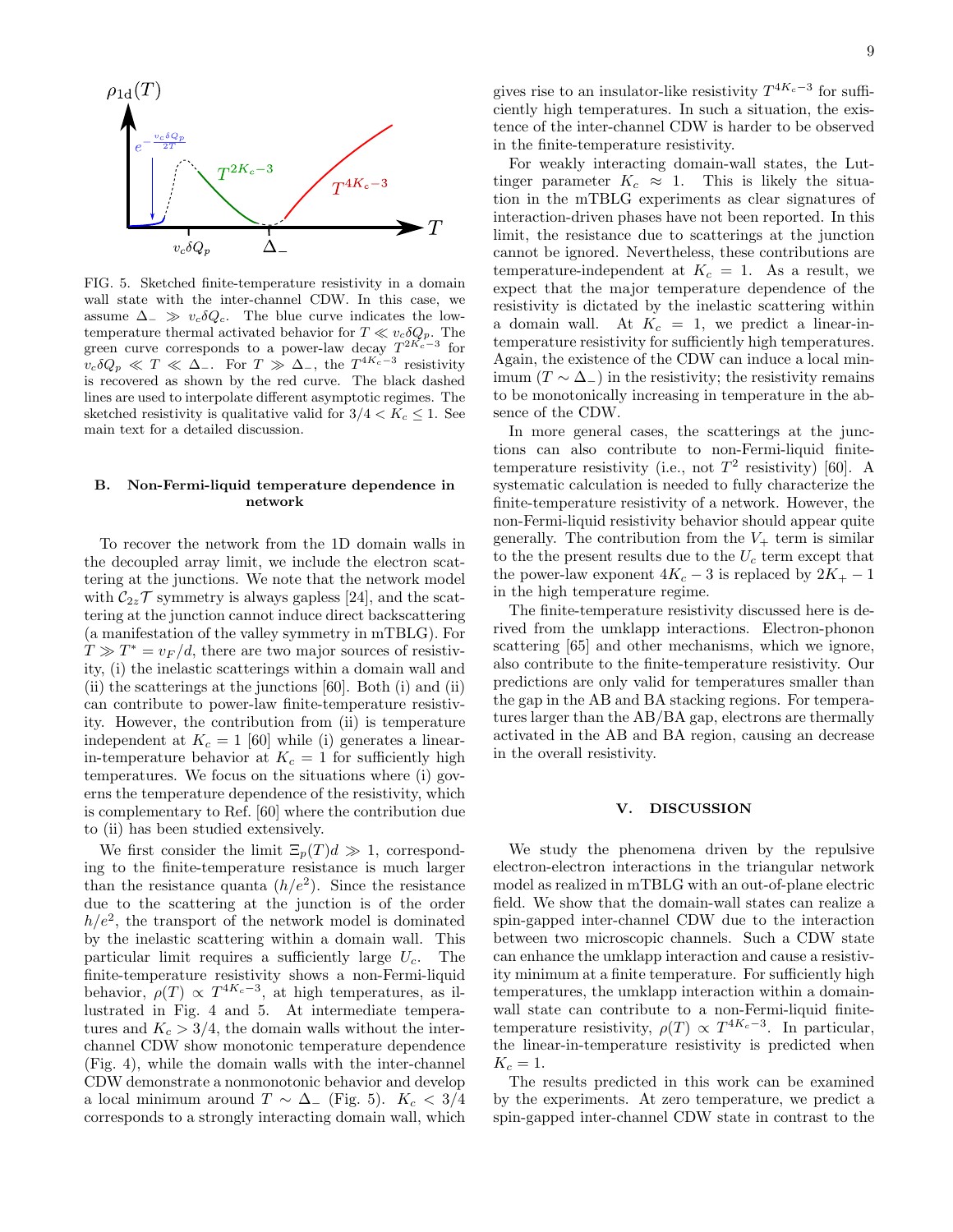spin-gapless channel singlet states by the previous works [\[36,](#page-13-7) [46\]](#page-13-8). We expect that the tunneling density of state at Fermi energy is exponentially suppressed in a spingapped interlocked CDW state, similar to the prediction for the spin-gapless channel singlet in Ref. [\[36\]](#page-13-7). This is a manifestation of electron fractionalization (spin, charge, and channel separated) as the domain wall state is actually gapless conducting. In addition, the 1D spin-gapped inter-channel CDW state can be destabilized by a sufficiently large magnetic field. Therefore, the scanning tunneling microscope with an in-plane magnetic field can test our prediction besides the finite-temperature resistivity discussed in Sec. [IV.](#page-5-0) The resistivity generically demonstrate a non-Fermi-liquid behavior,  $\rho(T) \propto T^{4K_c-3}$  for sufficiently high temperatures (but the temperatures are still smaller than the gap set by AB/BA domains). We would like to point out that the observed finitetemperature resistivity in the undoped mTBLG shows a linear-in-temperature behavior below 80K [\[27\]](#page-12-11). Our theory reproduces this phenomenology when  $K_c = 1$ . Besides inelastic scattering within the domain wall, the single-particle tunneling at the junction can also realize a non-Fermi-liquid-like resistivity as long as  $K_c$  deviates from 1 significantly [\[60\]](#page-13-17).

Enhancing interaction in mTBLG is preferred to examine our predictions. To this end, one can vary the magnitude of the out-of-plane electric field. Counterintuitively, a smaller electric field results in a stronger interaction [\[41\]](#page-13-24). Meanwhile, a sufficiently strong electric field is necessary to realize the domain-wall network in mTBLG. Therefore, it is optimal to apply an intermediate out-of-plane electric field, such that the velocity is small enough, and the domain-wall states are still sharply defined.

Throughout this work, we have assumed that the single-particle backscattering is absent, but the interaction backscattering can still arise. Such a situation is similar to the interacting helical edges of the 2D timereversal topological insulator [\[54](#page-13-14)[–58\]](#page-13-15). In fact, our predictions remain valid even in the presence of the singleparticle backscattering as long as the chemical potential is away from the single-particle gaps (due to the singleparticle backscattering). In fact, as we have discussed in Sec. [III A,](#page-4-3) the presence of a spin-gap in the CDW state suppresses the single-particle backscattering. The absence of a gap in the experiments [\[26,](#page-12-12) [27\]](#page-12-11) might be explained by the disorder smearing effect such that the small single-particle gaps (in the clean limit) disappear. Thus, the absence of single-particle backscattering is a simplification but not a necessary assumption. We also point out that our results are robust against smooth disorder potentials (such as chemical potential fluctuations and the twist-angle disorder [\[66\]](#page-13-25)). The forward scattering disorder (i.e., chemical potential fluctuation) in a domain wall can relax the momentum and modify the finitetemperature resistivity at low temperatures [\[57,](#page-13-18) [67\]](#page-13-26) while the high-temperature resistivity is qualitatively the same as the clean case. The twist-angle disorder can affect the

scatterings at the junction of the domain walls but does not impact a single domain wall significantly. Thus, we expect that our theory can apply to other systems manifesting conducting network systems as well. In particular, the predicted non-Fermi-liquid finite-temperature resistivity should be relevant to the minimally twisted double bilayer graphene [\[15\]](#page-12-13) and networked topological helical surfaces [\[68\]](#page-13-27).

# ACKNOWLEDGMENTS

This work is supported by the Laboratory for Physical Sciences (Y.-Z.C. and F.W.), by JQI-NSF-PFC (supported by NSF grant PHY-1607611, Y.-Z.C. and J.D.S.), and NSF DMR1555135 (CAREER, J.D.S.)

# <span id="page-9-0"></span>Appendix A: Model with two channels

As illustrated in Fig. [1\(](#page-0-1)b), the electrons in a domainwall are described by

$$
\hat{H}_0
$$
\n
$$
= v_F \sum_{j,\sigma} \int dx \left[ \psi_{K,j\sigma}^{\dagger}(-i\partial_x \psi_{K,j\sigma}) - \psi_{K',j\sigma}^{\dagger}(-i\partial_x \psi_{K',j\sigma}) \right]
$$
\n
$$
- \mu \sum_{j,\sigma} \int dx \left[ \psi_{K,j\sigma}^{\dagger} \psi_{K,j\sigma} + \psi_{K',j\sigma}^{\dagger} \psi_{K',j\sigma} \right]
$$
\n
$$
- t \sum_{\sigma} \int dx \left[ \psi_{K,2\sigma}^{\dagger} \psi_{K,1\sigma} + \psi_{K',2\sigma}^{\dagger} \psi_{K',1\sigma} + \text{H.c.} \right]
$$
\n(A1)

<span id="page-9-1"></span>where  $j = 1, 2$  is the chiral mover index,  $\sigma = \uparrow, \downarrow$  denotes the spin,  $v_F$  is the fermi velocity,  $\mu$  is the chemical potential, t encodes the hybridization of two edge states, and  $\psi_{K,j\sigma}$  ( $\psi_{K',j\sigma}$ ) indicates the field operator for the jth edge electron of valley  $K$  (valley  $K'$ ) with spin σ. In Eq. [\(A1\)](#page-9-1), the 1D counter-propagating massless Dirac fermions carry well-defined valley quantum number, and the inter-valley single-particle scattering is absent. The hybridization  $t$  term describes the symmetryallowed intra-valley tunneling between two co-moving fermions.

The hybridization  $t$  between two edges is crucial to the electronic structure in a domain wall. Similar to the studies for the two-leg ladder problem [\[45\]](#page-13-6), we introduce  $R_{0\sigma}$  and  $L_{0\sigma}$  ( $R_{\pi\sigma}$  and  $L_{\pi\sigma}$ ) representing the bonding (antibonding) fermionic fields. These fermionic fields are defined as follows:  $R_{0\sigma} = \frac{1}{\sqrt{2}}$  $\frac{1}{2}(\psi_{K,1\sigma}+\psi_{K,2\sigma}),$  $L_{0\sigma} = \frac{1}{\sqrt{2}}$  $\frac{1}{2}\left( \psi_{K^{\prime},1\sigma}+\psi_{K^{\prime},2\sigma}\right) ,\,R_{\pi\sigma}=\frac{1}{\sqrt{\Lambda}}$  $\frac{1}{2}(\psi_{K,1\sigma}-\psi_{K,2\sigma}),$ and  $L_{\pi\sigma} = \frac{1}{\sqrt{2}}$  $\frac{1}{2}(\psi_{K',1\sigma}-\psi_{K',2\sigma})$ . To eliminate the chemical potential terms, we perform linear transformations,  $R_{p\sigma}(x) \to e^{ik_{F,p}x} R_{p\sigma}(x)$  and  $L_{p\sigma}(x) \to e^{-ik_{F,p}x} L_{p\sigma}(x)$ , where  $k_{F,0} = (\mu + t)/v_F$  and  $k_{F,\pi} = (\mu - t)/v_F$ . With the above transformations, equation [\(A1\)](#page-9-1) becomes to Eq. [\(1\)](#page-1-1).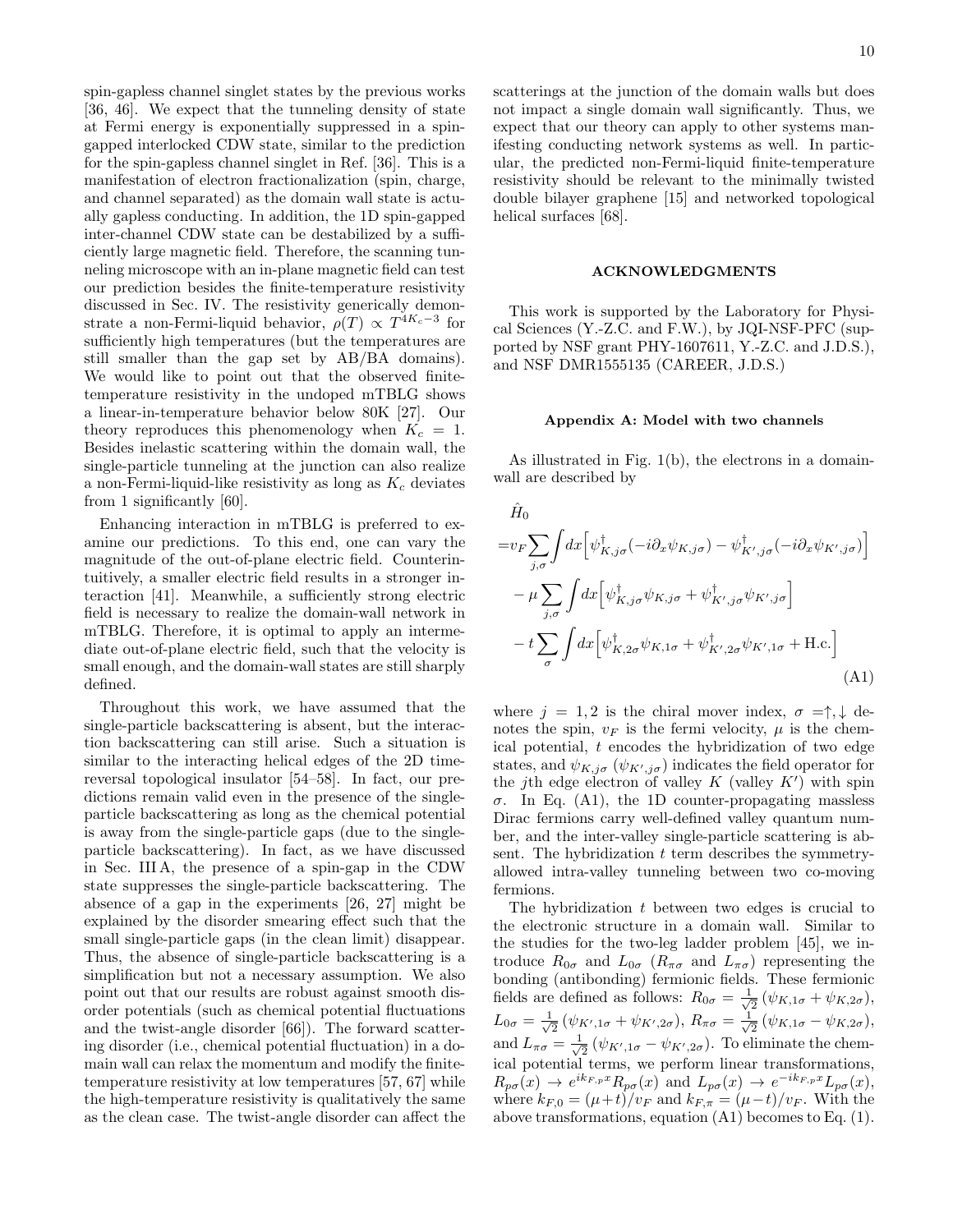### <span id="page-10-0"></span>Appendix B: CDW order parameters

When  $V_$  term [Eq. [\(13\)](#page-3-8)] becomes dominating, the Luttinger liquid is unstable to the formation of certain quasi-long-range order. Because of the nature of  $V_-\$ (equivalent to the Coulomb drag problem), we focus on quasi-long-range ordered states of charge. There are two possible inter-channel CDW order parameters, characterized by symmetric and antisymmetric linear combinations of single channel CDW states, given by

$$
\hat{O}_{+} = \sum_{\sigma=\uparrow,\downarrow} \left[ \begin{array}{c} e^{i2k_{F}x} L_{0,\sigma}^{\dagger} R_{0\sigma} + e^{-i2k_{F}x} R_{0\sigma}^{\dagger} L_{0\sigma} \\ + e^{i2k_{F}x} L_{\pi\sigma}^{\dagger} R_{\pi\sigma} + e^{-i2k_{F}x} R_{\pi\sigma}^{\dagger} L_{\pi\sigma} \end{array} \right],
$$
\n
$$
\hat{O}_{-} = \sum_{\sigma=\uparrow,\downarrow} \left[ \begin{array}{c} e^{i2k_{F}x} L_{0,\sigma}^{\dagger} R_{0\sigma} + e^{-i2k_{F}x} R_{0\sigma}^{\dagger} L_{0\sigma} \\ -e^{i2k_{F}x} L_{\pi,\sigma}^{\dagger} R_{\pi\sigma} - e^{-i2k_{F}x} R_{\pi\sigma}^{\dagger} L_{\pi\sigma} \end{array} \right].
$$
\n(B1b)

 $\hat{O}_+$  and  $\hat{O}_+$  contain only the  $2k_F$  components of charge density operators. The inter-channel CDW order parameters are bosonized to

$$
\hat{O}_{+} = \frac{2}{\pi \alpha} \left[ \begin{array}{c} \sin(\sqrt{2} \Theta_0^c + 2k_F x) \cos(\sqrt{2} \Theta_0^s) \\ + \sin(\sqrt{2} \Theta_\pi^c + 2k_F x) \cos(\sqrt{2} \Theta_\pi^s) \end{array} \right], \text{ (B2a)}
$$

$$
\hat{O}_{-} = \frac{2}{\pi \alpha} \left[ \frac{\sin \left( \sqrt{2} \Theta_0^c + 2k_F x \right) \cos \left( \sqrt{2} \Theta_0^s \right)}{-\sin \left( \sqrt{2} \Theta_\pi^c + 2k_F x \right) \cos \left( \sqrt{2} \Theta_\pi^s \right)} \right].
$$
 (B2b)

When  $V_-\to\infty$ , to represent the ground state, we can choose  $\Theta^c_-(x) = \pi/2 + n\pi$ ,  $\Theta^s_0 = \sqrt{2n_0\pi}$ , and  $\Theta^s_\pi =$  $\sqrt{2}n_{\pi}\pi$ , where n,  $n_0$ , and  $n_{\pi}$  are integers. Other solutions that minimize the  $V_$  term are equivalent. The CDW order parameters become

$$
\hat{O}_{+} \to 0, \ \hat{O}_{-} \to \frac{4}{\pi \alpha} \cos \left(\Theta_{+}^{c} + 2k_{F}x\right). \tag{B3}
$$

The symmetric inter-channel CDW order parameter vanishes exactly when  $V_-\rightarrow\infty$ . Moreover, the equal-time correlation function of  $\hat{O}$ <sub>−</sub> is given by

$$
\left\langle \hat{O}_{-}(r)\hat{O}_{-}(0)\right\rangle = \frac{4}{\pi^{2}\alpha^{2}}\left\langle e^{i2k_{F}x}e^{i\left(\Theta_{+}^{c}(r)-\Theta_{+}^{c}(0)\right)}\right\rangle + \text{H.c.}
$$

$$
\approx \frac{8}{\pi^{2}\alpha^{2}}\cos\left(2k_{F}r\right)\left(\frac{\alpha}{r}\right)^{K+}/^{2}.\tag{B4}
$$

The antisymmetric CDW state is decaying with a powerlaw exponent  $K_{+}/2$  and oscillates in space. The oscillation period  $\xi = \pi/k_F$  indicates the charge pocket separation in the CDW state. Since  $\hat{O}_-$  is anti-correlated in the channel space, the two CDW states of different channels are offset by half of the oscillation period. These features are illustrated in Fig. [2.](#page-4-1)

Besides the CDW states, spin density wave order and superconducting order parameters can be constructed [\[45\]](#page-13-6). However, these order parameters are either zero or subleading, consistent with the physical intuition for the repulsively interacting two channel problem.

### <span id="page-10-1"></span>Appendix C: Semiclassical analysis for  $\delta Q_-\neq 0$

To construct a phase diagram with both  $\delta Q_-\,$  and the applied Zeeman field, we perform a semiclassical analysis in this section. Neglecting the decoupled  $\Theta_+$  sector, the semiclassical energy functional (ignoring  $\Phi$ 's) is given by

$$
\mathcal{E} = \int dx \frac{1}{2\pi} \left[ \frac{v_{-}}{K_{-}} \left( \partial_{x} \Theta_{-}^{c} \right)^{2} + v_{F} \sum_{p=0.\pi} \left( \partial_{x} \Theta_{p}^{s} \right)^{2} \right] + \frac{V_{-}}{\pi^{2} \alpha^{2}} \int dx \cos \left( 2\Theta_{-}^{c} + \delta Q_{-} x \right) \times \cos \left( \sqrt{2} \Theta_{0}^{s} + \delta Q_{s} x \right) \cos \left( \sqrt{2} \Theta_{\pi}^{s} + \delta Q_{s} x \right), \tag{C1}
$$

where  $\delta Q_s = 2\mu_B B/v_F$ ,  $\mu_B$  is the Bohr magneton, and B is the Zeeman field. Then, we follow the analysis used in Ref. [\[69\]](#page-13-28). When the  $V_$  term is negligible, the energy is govern by the derivative terms, favoring constant values of  $\Theta^c_-$ ,  $\Theta^s_0$ , and  $\Theta^s_\pi$ . Thus, the free energy  $\mathcal{E} = \mathcal{E}_0 = 0$ , corresponding to the incommensurate solution. In the opposite limit, the commensurate solution can be constructed by minimizing the cosine term  $(V_$  term). We choose  $\Theta_{-}^{c}(x) = \pi/2 - \delta Q_{-}x/2$ ,  $\Theta_{0}^{s} = \Theta_{\pi}^{s} = -\delta Q_{s}x$ . The other solutions that minimize the cosine term are equivalent. The energy for the commensurate solution is given by

$$
\mathcal{E}_1 = L \left[ \frac{v_-}{8\pi K_-} \delta Q_-^2 + \frac{v_F}{2\pi} \delta Q_s^2 - \frac{V_-}{\pi^2 \alpha^2} \right],\tag{C2}
$$

where  $L$  is the length of the 1D system.

For  $\mathcal{E}_1 < \mathcal{E}_0 = 0$ , the ground state is in the commensurate phase indicating the formation of an interchannel CDW state. For  $\mathcal{E}_1 > \mathcal{E}_0$ , the incommensurate phase is energetically favored. A phase diagram based on the above analysis is plotted in Fig. [3.](#page-5-1) Recalling that  $\delta Q_$  = 4t/v<sub>F</sub> – Q and  $\delta Q_s = 2\mu_B B/v_F$ . A sufficiently large  $t$  and/or  $B$  favors the incommensurate phase and destabilizes the inter-channel CDW state. In particular, the destruction of CDW by the Zeeman field can be examined experimentally.

### <span id="page-10-2"></span>Appendix D: Scaling dimensions in high temperature limit

For sufficiently high temperatures, the conductivity in a domain wall can be estimated by a Fermi's golden rule argument. We consider an inelastic interaction as follows:

$$
S_I = g \int d\tau dx \, \mathcal{O}(\tau, x), \tag{D1}
$$

where  $g$  is the coupling constant and  $\mathcal O$  is the interaction operator. At the second order perturbation theory, the conductivity due to an interaction is

$$
\sigma_{1d} \sim \frac{1}{g^2} \frac{1}{T^r},\tag{D2}
$$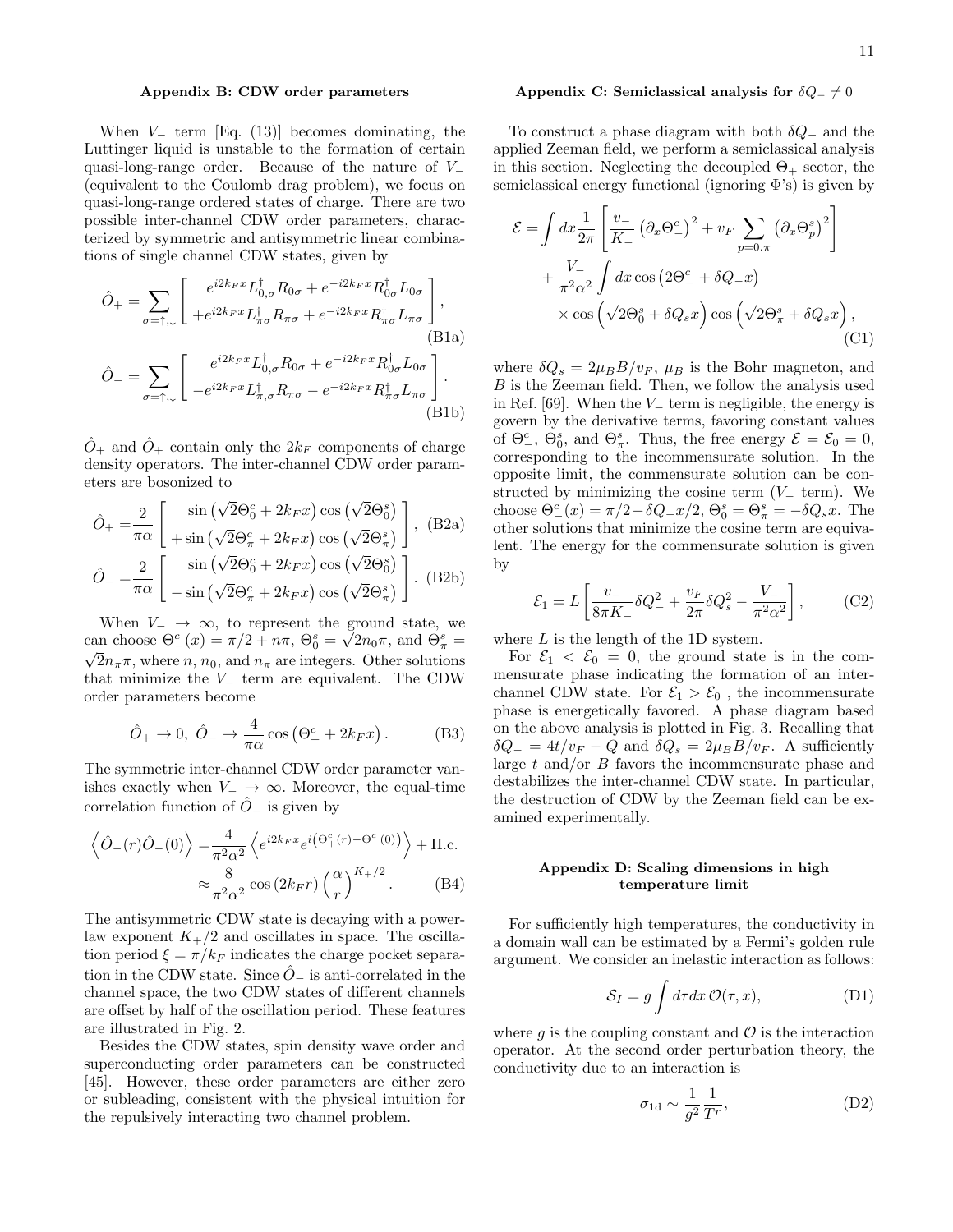where  $T$  is the temperature and  $r$  is the temperature exponent.

We determine the exponent  $r$  by a dimensional analysis. The conductivity in one dimension has the scaling dimension  $[\sigma_{1d}] = -1$ , the temperature has the scaling dimension  $[T] = 1$ , and  $[g] = -[O]+2$ . With these scaling dimensions, we conclude that

$$
r = -2[g] + 1.
$$
 (D3)

The temperature exponents obtained in this way are consistent with the results in the high temperature limit of the Kubo conductivity.

### 1. Without CDW

In the absence of the inter-channel CDW, the scaling dimensions of the bosonized operators given by the  $U_c$ and the  $V_+$  interactions are

$$
\[\cos\left(2\sqrt{2}\Theta_{0,\pi}^{c}\right)\] = \left[\cos\left(2\Theta_{+}^{c} \pm 2\Theta_{-}^{c}\right)\right] = K_{+} + K_{-},\tag{D4}
$$

$$
\left[\cos\left(2\Theta_+^c\right)\cos\left(\sqrt{2}\Theta_0^s\right)\cos\left(\sqrt{2}\Theta_\pi^s\right)\right] = K_+ + 1, \quad (D5)
$$

where we have omitted the incommensurate wavevectors. This analysis is valid for temperatures much larger than the scale set by the incommensurate wavevector. One can easily check that the  $r = 2K_+ + 2K_- - 3$  for the  $U_c$ interaction and  $r = 2K_{+} - 1$  for the  $V_{+}$  interaction.

### 2. With CDW

In the presence of the inter-channel CDW, the scaling dimensions of the operators are modified. Assuming the CDW correlation is infinitely strong, one can replace  $\Theta^c_-, \Theta^s_0$ , and  $\Theta^s_p$  by constant values corresponding to minimizing Eq. [\(13\)](#page-3-8). The modified scaling dimensions of the bosonized operators given by  $U_c$  and  $V_+$  interactions are given by

$$
\begin{bmatrix}\n\cos\left(2\sqrt{2}\Theta_p^c\right)\n\end{bmatrix} = \begin{bmatrix}\n\cos\left(2\Theta_+^c\right)\n\end{bmatrix} = K_+, \qquad (D6)
$$
\n
$$
\begin{bmatrix}\n\cos\left(2\Theta_+^c\right)\cos\left(\sqrt{2}\Theta_0^s\right)\cos\left(\sqrt{2}\Theta_\pi^s\right)\n\end{bmatrix} = \begin{bmatrix}\n\cos\left(2\Theta_+^c\right)\n\end{bmatrix} = K_+.
$$
\n
$$
(D7)
$$

In this case,  $r = 2K_{+} - 3$  for both the  $U_c$  and  $V_{+}$ interactions.

### <span id="page-11-0"></span>Appendix E: Derivation of Self energy

To derive the retarded boson self energy, we formulate the problem in the imaginary-time path integral. Since two channels are decoupled in Eq. [\(16\)](#page-6-3), we focus on the channel  $p$  in this appendix. The  $axial$  action (after integrating out  $\Phi_p^c$ ) is given by  $S = S_c + S_I$ , where

$$
S_c = \int d\tau dx \frac{1}{2\pi v K_c} \left[ \left( \partial_\tau \Theta_p^c \right)^2 + v^2 \left( \partial_x \Theta_p^c \right)^2 \right], \quad \text{(E1a)}
$$

$$
S_I = -\frac{U_c}{2\pi^2 \alpha^2} \int d\tau dx \cos\left[2\sqrt{2}\Theta_p^c + \delta Q_p x\right], \quad \text{(E1b)}
$$

where  $\tau$  denotes the imaginary time. The self energy can be derived via the effective action as discussed in Ref. [\[70\]](#page-13-29). The expression of the space-time self energy is

$$
\Pi_p(\tau_1, \tau_2; x_1, x_2)
$$
\n
$$
= -4\tilde{U}_c^2 \begin{cases}\n\cos\left(\delta Q_p(x_1 - x_2)\right) e^{8[G_p(\tau_1 - \tau_2, x_1 - x_2) - G_p(0, 0)]} \\
-\delta_{1,2} \int d\tau_3 dx_3 \cos\left(\delta Q_p x_3\right) e^{8[G_p(\tau_3, x_3) - G_p(0, 0)]}\n\end{cases},
$$
\n(E2)

<span id="page-11-1"></span>where  $\tilde{U}_c = U_c/(2\pi^2\alpha^2)$ ,  $\delta_{1,2}$  denotes to  $\delta(\tau_1 - \tau_2)\delta(x_1 - \tau_1)$  $x_2$ , and  $G_p$  is the noninteracting boson propagator.

The vertex function  $e^{8[G_p(\tau,x)-G_p(0,0)]}$  is crucial to the self energy and is expressed by

$$
e^{8[G_p(\tau,x)-G_p(0,0)]}
$$
\n
$$
= \left\{ \frac{\left(\frac{\pi\alpha}{v_c\beta}\right)^2}{\sinh\left[\frac{\pi}{v_c\beta}\left(x+iv_c\tau\right)\right] \sinh\left[\frac{\pi}{v_c\beta}\left(x-iv_c\tau\right)\right]} \right\}^{2K_c}
$$
\n(E3)

with  $\beta = 1/T$  being the inverse temperature. Then, we perform Fourier transform and obtain

$$
\mathcal{F}(i\omega_n, k) = \int d\tau dx \, e^{i\omega_n \tau - ikx} e^{8[G_p(\tau, x) - G_p(0, 0)]}
$$
\n
$$
= 2^{4K_c - 2} \left(\frac{\pi \alpha}{\beta v_c}\right)^{4K} \frac{v_c \beta^2}{\pi} \frac{\sin(2K_c \pi)}{\pi} \frac{\Gamma\left[1 - 2K_c\right] \Gamma\left[1 - 2K_c\right] \Gamma\left[K_c + \frac{1}{2}(\mu + \nu)\right] \Gamma\left[K_c + \frac{1}{2}(\mu - \nu)\right]}{\Gamma\left[1 - K_c + \frac{1}{2}(\mu + \nu)\right] \Gamma\left[1 - K_c + \frac{1}{2}(\mu - \nu)\right]},
$$
\n(E5)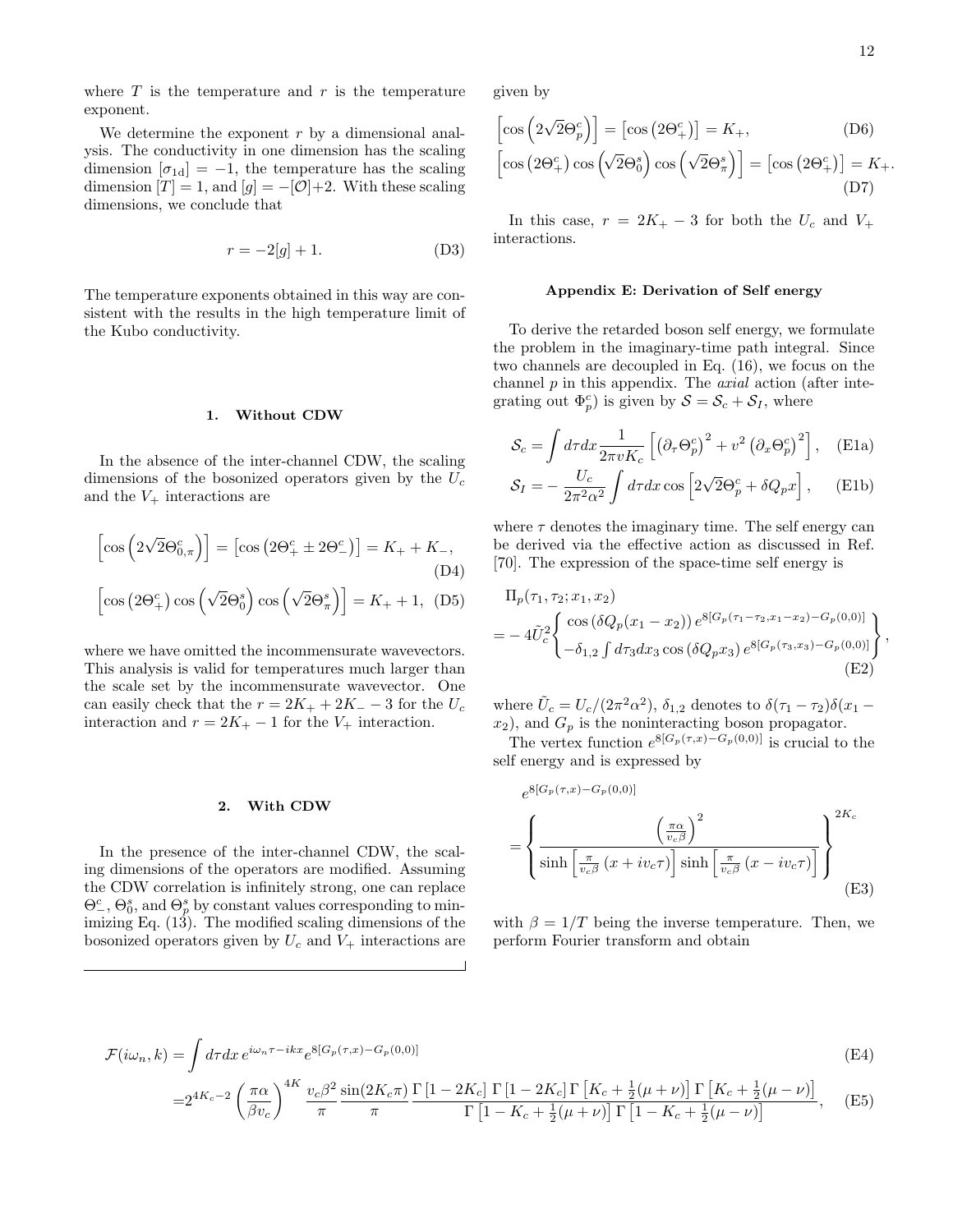where  $\Gamma$  denotes the Gamma function,  $\mu = \frac{\beta \omega_n}{2\pi}$ , and  $\nu = i \frac{\beta v_c k}{2\pi}.$ 

The self energy [Eq. [\(E2\)](#page-11-1)] in the Fourier space can be expressed in terms of  $\mathcal F$  as follows:

$$
\tilde{\Pi}(i\omega_n, k) = -\frac{4}{2}\tilde{U}_c^2 \begin{bmatrix} \mathcal{F}(i\omega_n, k + \delta Q_p) + \mathcal{F}(i\omega_n, k - \delta Q_p) \\ -\mathcal{F}(0, \delta Q_p) - \mathcal{F}(0, -\delta Q_p) \end{bmatrix}
$$
(E6)

- <span id="page-12-0"></span>[1] R. Bistritzer and A. H. MacDonald, Proc. Natl. Acad. Sci. 108, 12233 (2011), ISSN 0027-8424, URL [https:](https://www.pnas.org/content/108/30/12233) [//www.pnas.org/content/108/30/12233](https://www.pnas.org/content/108/30/12233).
- <span id="page-12-1"></span>[2] Y. Cao, V. Fatemi, A. Demir, S. Fang, S. L. Tomarken, J. Y. Luo, J. D. Sanchez-Yamagishi, K. Watanabe, T. Taniguchi, E. Kaxiras, et al., Nature 556, 80 (2018), URL <http://dx.doi.org/10.1038/nature26154>.
- <span id="page-12-2"></span>[3] Y. Cao, V. Fatemi, S. Fang, K. Watanabe, T. Taniguchi, E. Kaxiras, and P. Jarillo-Herrero, Nature 556, 43 (2018), URL [http://dx.doi.org/10.1038/](http://dx.doi.org/10.1038/nature26160) [nature26160](http://dx.doi.org/10.1038/nature26160).
- <span id="page-12-3"></span>[4] H. Polshyn, M. Yankowitz, S. Chen, Y. Zhang, K. Watanabe, T. Taniguchi, C. R. Dean, and A. F. Young, Nature Physics 15, 1011 (2019).
- <span id="page-12-4"></span>[5] Y. Cao, D. Chowdhury, D. Rodan-Legrain, O. Rubies-Bigorda, K. Watanabe, T. Taniguchi, T. Senthil, and P. Jarillo-Herrero, Phys. Rev. Lett. 124, 076801 (2020), URL [https://link.aps.org/doi/10.1103/](https://link.aps.org/doi/10.1103/PhysRevLett.124.076801) [PhysRevLett.124.076801](https://link.aps.org/doi/10.1103/PhysRevLett.124.076801).
- <span id="page-12-5"></span>[6] A. L. Sharpe, E. J. Fox, A. W. Barnard, J. Finney, K. Watanabe, T. Taniguchi, M. Kastner, and D. Goldhaber-Gordon, Science 365, 605 (2019).
- [7] X. Lu, P. Stepanov, W. Yang, M. Xie, M. A. Aamir, I. Das, C. Urgell, K. Watanabe, T. Taniguchi, G. Zhang, et al., Nature 574, 653 (2019).
- <span id="page-12-6"></span>[8] M. Serlin, C. Tschirhart, H. Polshyn, Y. Zhang, J. Zhu, K. Watanabe, T. Taniguchi, L. Balents, and A. Young, Science 367, 900 (2020).
- <span id="page-12-7"></span>[9] E. Codecido, Q. Wang, R. Koester, S. Che, H. Tian, R. Lv, S. Tran, K. Watanabe, T. Taniguchi, F. Zhang, et al., Science Advances 5 (2019), URL [https://](https://advances.sciencemag.org/content/5/9/eaaw9770) [advances.sciencemag.org/content/5/9/eaaw9770](https://advances.sciencemag.org/content/5/9/eaaw9770).
- [10] Y. Xie, B. Lian, B. Jäck, X. Liu, C.-L. Chiu, K. Watanabe, T. Taniguchi, B. A. Bernevig, and A. Yazdani, Nature 572, 101 (2019).
- [11] Y. Choi, J. Kemmer, Y. Peng, A. Thomson, H. Arora, R. Polski, Y. Zhang, H. Ren, J. Alicea, G. Refael, et al., Nature Physics 15, 1174 (2019).
- [12] Y. Jiang, X. Lai, K. Watanabe, T. Taniguchi, K. Haule, J. Mao, and E. Y. Andrei, Nature 573, 91 (2019).
- [13] G. Chen, A. L. Sharpe, P. Gallagher, I. T. Rosen, E. J. Fox, L. Jiang, B. Lyu, H. Li, K. Watanabe, T. Taniguchi, et al., Nature 572, 215 (2019).
- [14] G. W. Burg, J. Zhu, T. Taniguchi, K. Watanabe, A. H. MacDonald, and E. Tutuc, Phys. Rev. Lett. 123, 197702 (2019), URL [https://link.aps.org/doi/](https://link.aps.org/doi/10.1103/PhysRevLett.123.197702) [10.1103/PhysRevLett.123.197702](https://link.aps.org/doi/10.1103/PhysRevLett.123.197702).
- <span id="page-12-13"></span>[15] A. Kerelsky, C. Rubio-Verdú, L. Xian, D. M. Kennes, D. Halbertal, N. Finney, L. Song, S. Turkel, L. Wang, K. Watanabe, et al., Proceedings of the National

To obtain the retarded self energy defined in Eq. [\(18\)](#page-6-4), we perform analytic continuation  $i\omega_n \to \omega + i0^+$ . Finally, one can derive Eq. [\(21\)](#page-6-2) based on the retarded self-energy and Eq. [\(19\)](#page-6-1).

Academy of Sciences 118 (2021).

.

- [16] C. Shen, Y. Chu, Q. Wu, N. Li, S. Wang, Y. Zhao, J. Tang, J. Liu, J. Tian, K. Watanabe, et al., Nature Physics 16, 520 (2020).
- [17] Y. Cao, D. Rodan-Legrain, O. Rubies-Bigorda, J. M. Park, K. Watanabe, T. Taniguchi, and P. Jarillo-Herrero, Nature 583, 215 (2020).
- [18] X. Liu, Z. Hao, E. Khalaf, J. Y. Lee, Y. Ronen, H. Yoo, D. H. Najafabadi, K. Watanabe, T. Taniguchi, A. Vishwanath, et al., Nature 583, 221 (2020).
- [19] Y. Shi, S. Xu, M. M. A. Ezzi, N. Balakrishnan, A. Garcia-Ruiz, B. Tsim, C. Mullan, J. Barrier, N. Xin, B. A. Piot, et al., arXiv preprint [arXiv:2004.12414](http://arxiv.org/abs/2004.12414) (2020).
- [20] S. Chen, M. He, Y.-H. Zhang, V. Hsieh, Z. Fei, K. Watanabe, T. Taniguchi, D. H. Cobden, X. Xu, C. R. Dean, et al., arXiv preprint [arXiv:2004.11340](http://arxiv.org/abs/2004.11340) (2020).
- [21] J. M. Park, Y. Cao, K. Watanabe, T. Taniguchi, and P. Jarillo-Herrero, Nature 590, 249 (2021).
- <span id="page-12-8"></span>[22] Z. Hao, A. Zimmerman, P. Ledwith, E. Khalaf, D. H. Najafabadi, K. Watanabe, T. Taniguchi, A. Vishwanath, and P. Kim, Science 371, 1133 (2021).
- <span id="page-12-9"></span>[23] P. San-Jose and E. Prada, Phys. Rev. B 88, 121408 (2013), URL [https://link.aps.org/doi/10.](https://link.aps.org/doi/10.1103/PhysRevB.88.121408) [1103/PhysRevB.88.121408](https://link.aps.org/doi/10.1103/PhysRevB.88.121408).
- <span id="page-12-10"></span>[24] D. K. Efimkin and A. H. MacDonald, Phys. Rev. B 98, 035404 (2018), URL [https://link.aps.org/doi/](https://link.aps.org/doi/10.1103/PhysRevB.98.035404) [10.1103/PhysRevB.98.035404](https://link.aps.org/doi/10.1103/PhysRevB.98.035404).
- [25] H. Yoo, R. Engelke, S. Carr, S. Fang, K. Zhang, P. Cazeaux, S. H. Sung, R. Hovden, A. W. Tsen, T. Taniguchi, et al., Nature materials 18, 448 (2019).
- <span id="page-12-12"></span>[26] P. Rickhaus, J. Wallbank, S. Slizovskiy, R. Pisoni, H. Overweg, Y. Lee, M. Eich, M.-H. Liu, K. Watanabe, T. Taniguchi, et al., Nano letters 18, 6725 (2018).
- <span id="page-12-11"></span>[27] S. Xu, A. Berdyugin, P. Kumaravadivel, F. Guinea, R. K. Kumar, D. Bandurin, S. Morozov, W. Kuang, B. Tsim, S. Liu, et al., Nature communications 10, 1 (2019).
- [28] S. Huang, K. Kim, D. K. Efimkin, T. Lovorn, T. Taniguchi, K. Watanabe, A. H. MacDonald, E. Tutuc, and B. J. LeRoy, Phys. Rev. Lett. 121, 037702 (2018), URL [https://link.aps.org/doi/10.](https://link.aps.org/doi/10.1103/PhysRevLett.121.037702) [1103/PhysRevLett.121.037702](https://link.aps.org/doi/10.1103/PhysRevLett.121.037702).
- [29] A. Ramires and J. L. Lado, Phys. Rev. Lett. 121, 146801 (2018), URL [https://link.aps.org/doi/10.](https://link.aps.org/doi/10.1103/PhysRevLett.121.146801) [1103/PhysRevLett.121.146801](https://link.aps.org/doi/10.1103/PhysRevLett.121.146801).
- [30] M. Fleischmann, R. Gupta, F. Wullschläger, S. Theil, D. Weckbecker, V. Meded, S. Sharma, B. Meyer, and S. Shallcross, Nano Letters 20, 971 (2020), URL [https:](https://doi.org/10.1021/acs.nanolett.9b04027) [//doi.org/10.1021/acs.nanolett.9b04027](https://doi.org/10.1021/acs.nanolett.9b04027).
- [31] N. R. Walet and F. Guinea, 2D Materials 7, 015023 (2019).